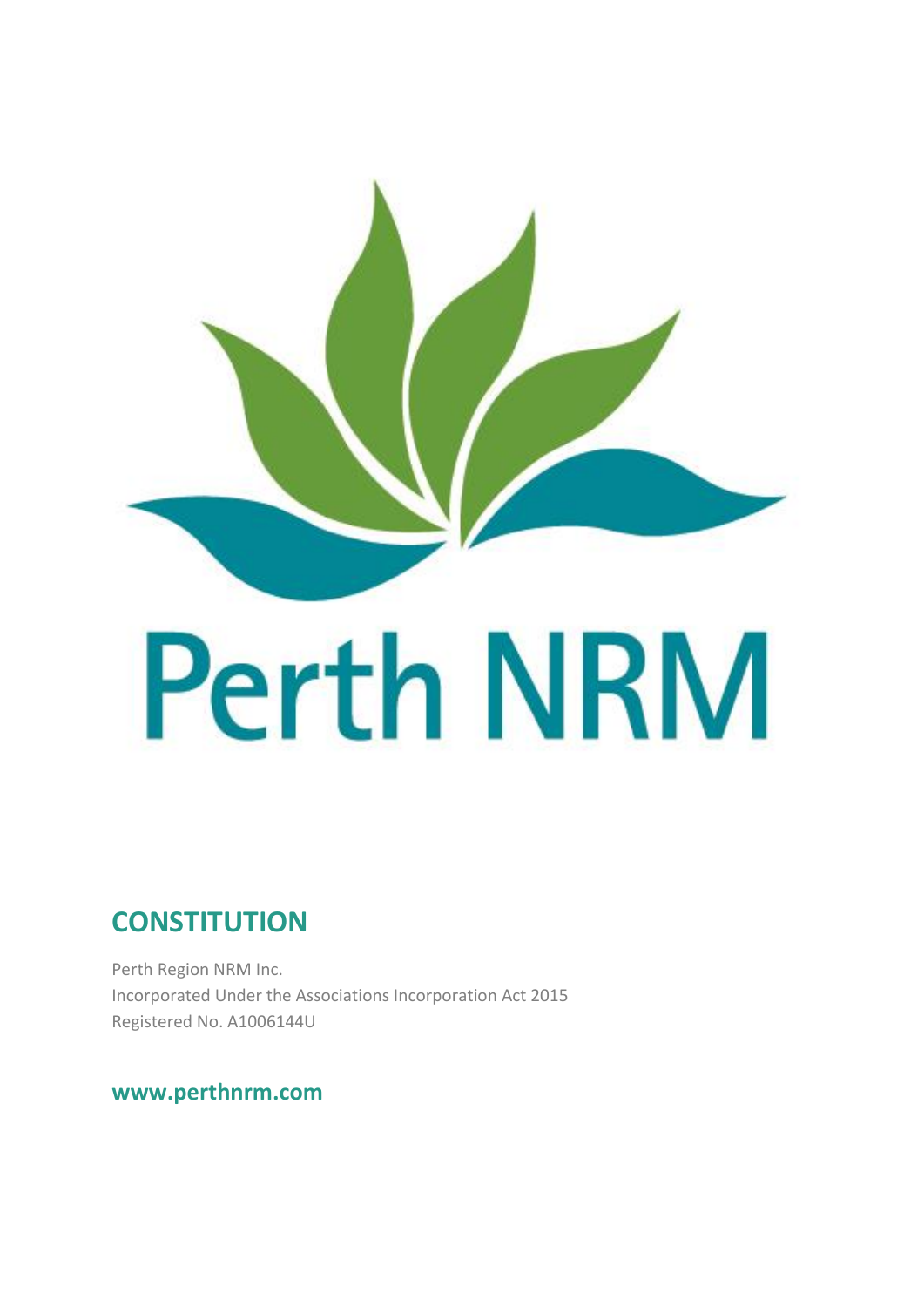

# **Contents**

| 1.  |                             |  |
|-----|-----------------------------|--|
| 2.  |                             |  |
| 3.  |                             |  |
|     | <b>MEMBERSHIP</b>           |  |
| 4.  |                             |  |
| 5.  |                             |  |
| 6.  |                             |  |
| 7.  |                             |  |
| 8.  |                             |  |
| 9.  |                             |  |
|     | <b>BOARD OF MANAGEMENT</b>  |  |
| 10. |                             |  |
| 11. |                             |  |
| 12. |                             |  |
| 13. |                             |  |
| 14. |                             |  |
| 15. |                             |  |
| 16. |                             |  |
| 17. |                             |  |
| 18. |                             |  |
| 19. |                             |  |
| 20. |                             |  |
|     | <b>MEETINGS</b>             |  |
| 21. |                             |  |
| 22. |                             |  |
| 23. |                             |  |
| 24. |                             |  |
|     | <b>MANAGEMENT PROCESSES</b> |  |
| 25. |                             |  |
| 26. |                             |  |
| 27. |                             |  |
| 28. |                             |  |
| 29. |                             |  |
| 30. |                             |  |
|     | <b>PUBLIC FUND</b>          |  |
| 31. |                             |  |
| 32. |                             |  |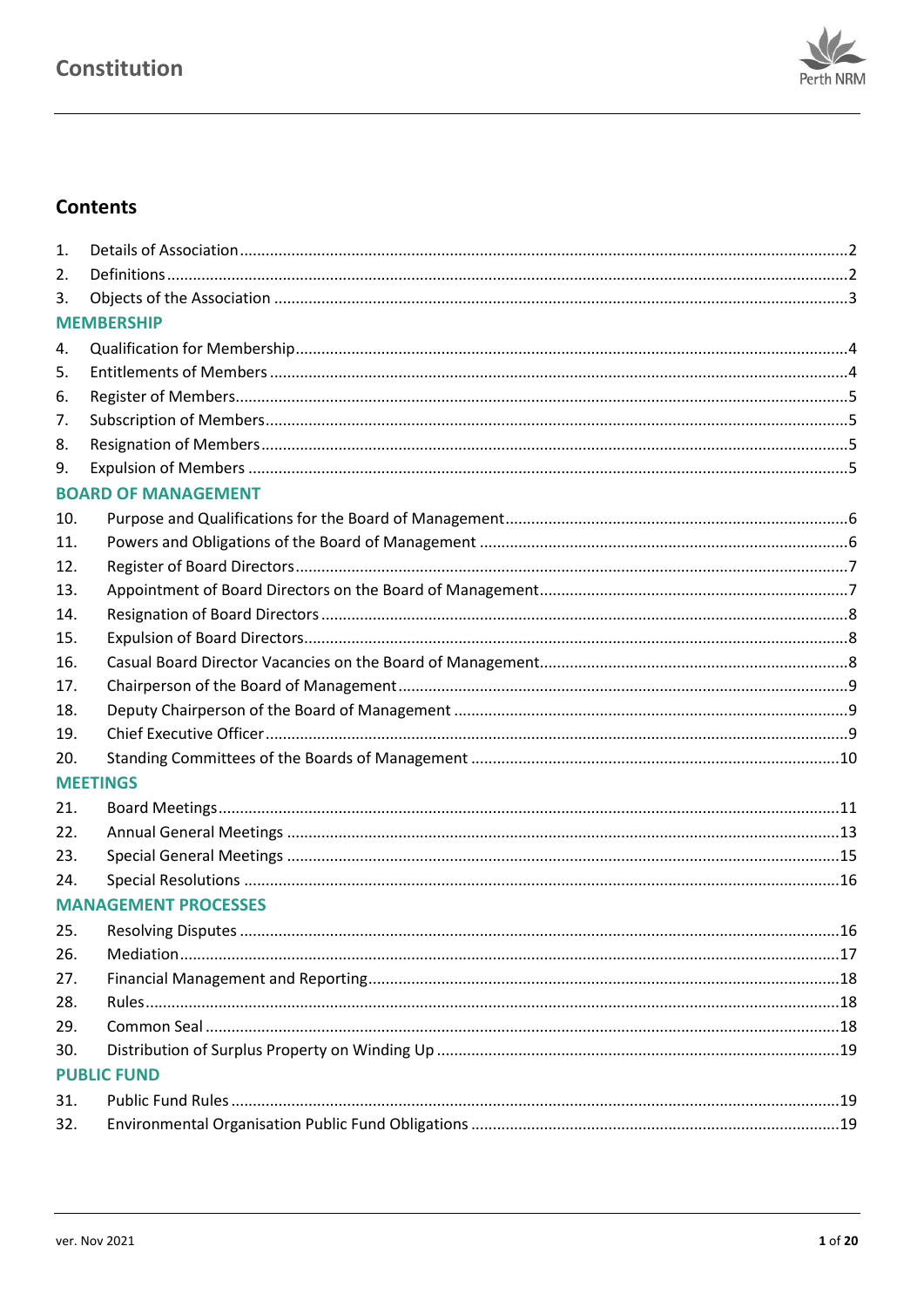

# <span id="page-2-0"></span>**1. Details of Association**

- 1.1. The legal name of the Association is Perth Region NRM Inc.
- 1.2. The Associations financial year will be the period of 12 months beginning on 1 July and ending on 30 June of each year

## <span id="page-2-1"></span>**2. Definitions**

In these rules, unless the contrary intention appears:

- 'Absolute Majority Vote' means more than one half of the total authorised personnel eligible to vote, who vote in person or by proxy in favour of a resolution in order for it to be passed
- 'Act' means the Associations Incorporation Act 2015
- 2.3. 'Acting Director' means a person invited to serve as a temporary Board Director
- 'Annual General Meeting' is an annual meeting of the Board of Management and Members to conduct business as set out in these rules, and as required in accordance with Section 50 of the Act
- 2.5. 'Association' means Perth Region NRM Inc.
- 'Board Director' has the meaning given by Section 3 of the Act, a reference in that section to 'Officer' being construed as a reference to Board Director and Section 38 of the Act ''Persons' (on the management committee) being construed as a reference to Board Director
- 2.7. 'Board Meeting' means a meeting of the Board of Management and has the meaning given by the Act, a reference to 'General Meeting' being construed as a reference to Board Meeting
- 2.8. 'Board of Management' has the meaning given by Section 38 of the Act, a reference in that section to 'Management Committee' being construed as a reference to Board of Management
- 'Chairperson' means the person appointed to chair meetings and be the spokesperson of the Board of Management
- 'Chief Executive Officer' means the person delegated to manage the operations of Perth Region NRM Inc.
- 2.11. 'Deputy Chairperson' means the person appointed to support the Chairperson of the Board of Management
- 2.12. 'Financial Year' means a period of twelve (12) months from 1 July to 30 June that defines the annual accounting period
- 2.13. 'Majority Vote' means more than one half of all the authorised personnel eligible to vote who are present in person or proxy and whom constitute the quorum at the meeting, who vote in favour of a resolution in order for it to be passed
- 2.14. 'Member' means an organisation who has met the criteria for Membership and is listed on the Register of Members of Perth Region NRM Inc. in accordance with Section 53 of the Act
- 2.15. 'Membership' means the collective of Members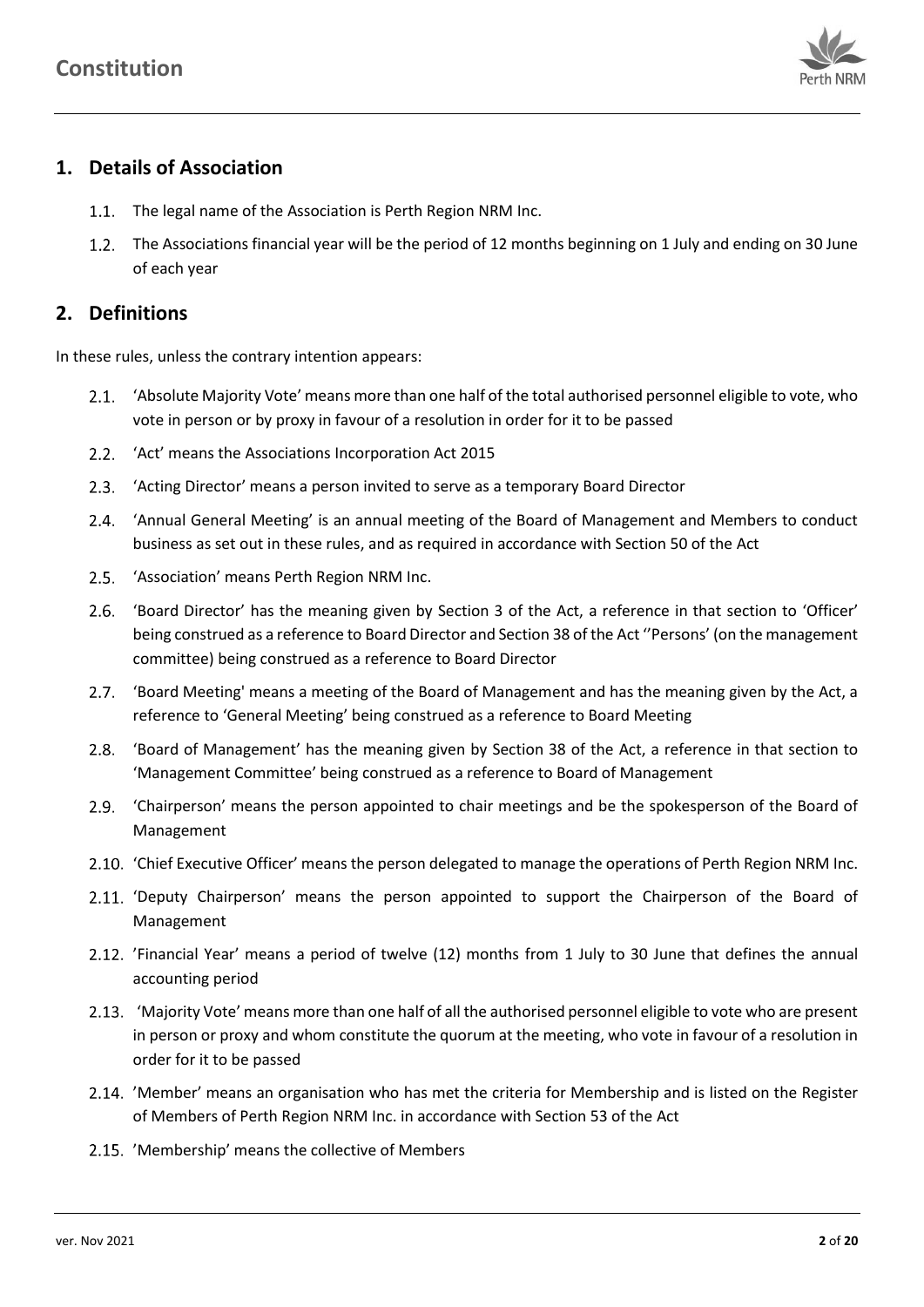

- 'Ordinary Resolution' means a resolution other than a Special Resolution
- 2.17. 'Registered Officer' means an individual that represents a Member
- 2.18. 'Rules' means the conditions set out in this Constitution
- 'Special General Meeting' means a meeting of the Board of Directors and Members other than an Annual General Meeting
- 'Special Resolution' has the meaning given to it in Section 51 of the Act
- 2.21. 'Standing Committee' means an advisory committee reporting to the Board of Management that has been established for the purpose of assisting with governance matters

### <span id="page-3-0"></span>**3. Objects of the Association**

- 3.1. The objects of the Association are to:
	- $3.1.1.$ Protect and enhance our natural resources
	- $3.1.2.$ Promote and support sustainable agriculture
	- $3.1.3.$ Promote and support environmentally sustainable living
- 3.2. In meeting these objects Perth Region NRM Inc. will:
	- $3.2.1.$ Establish and maintain a public fund to be called the Living Landscapes Fund, for the specific purpose of supporting the environmental objects of Perth Region NRM Inc. The Fund is to receive gifts of money or property for this purpose and any money received because of such gifts must be credited to its bank account. The Fund must not receive any other money or property into its account and it must comply with subdivision 30-E of the Income Tax Assessment Act 1997.
	- $3.2.2.$ Apply all property and income of the Association towards promoting the objects of the Association and no part of that property or income may be paid or otherwise distributed, directly or indirectly, to any Member or Director by way of Dividend, Bonus or Profit.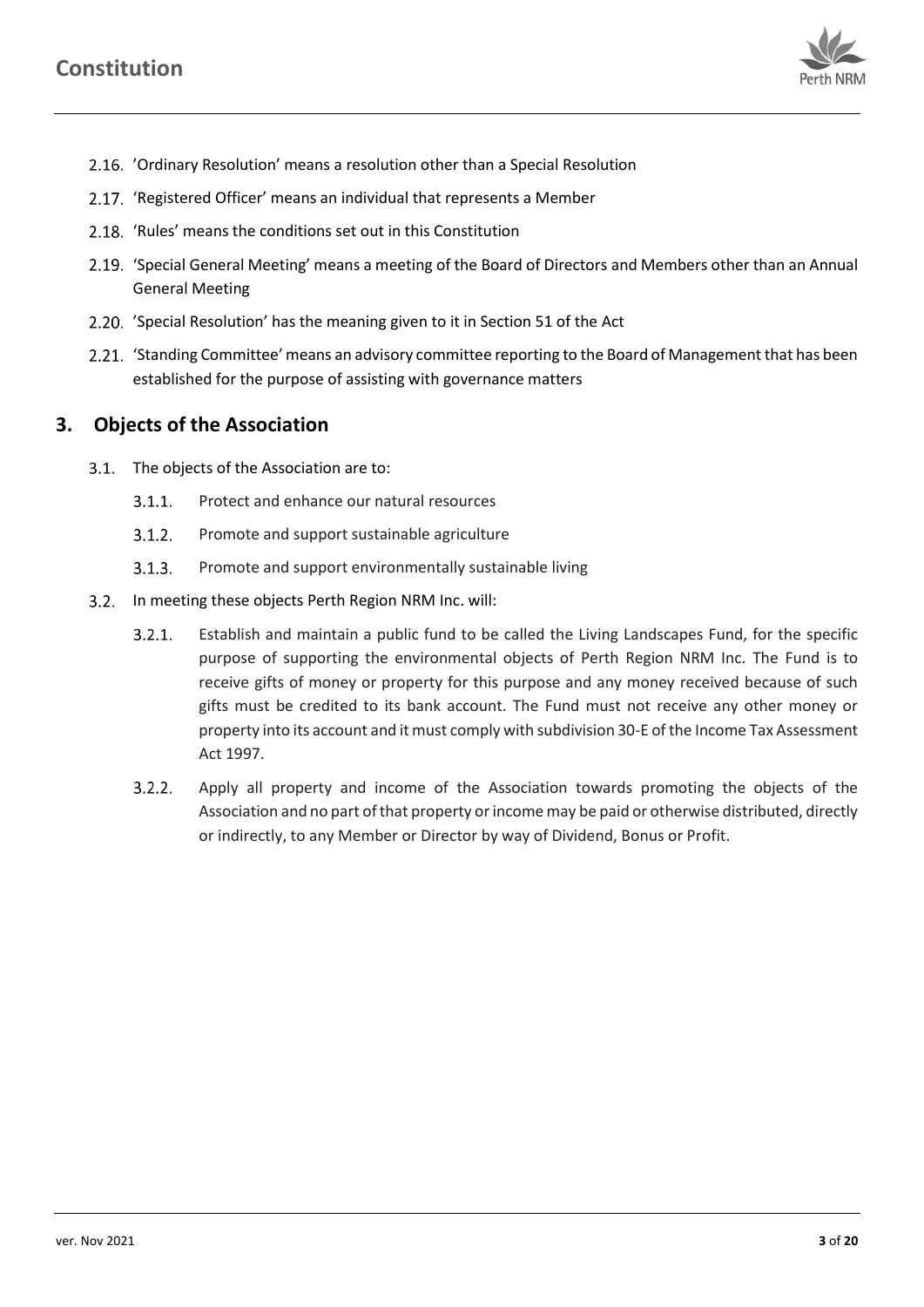

# **MEMBERSHIP**

# <span id="page-4-0"></span>**4. Qualification for Membership**

- Organisations that support the purpose of Perth Region NRM Inc. are eligible to apply for membership.
- 4.2. Organisations that want to become a Member must:
	- $4.2.1.$ Apply in writing to Perth Region NRM Inc. on a prescribed application form
	- $4.2.2.$ Appoint a Registered Officer who shall be the main contact for Perth Region NRM Inc.
- Membership commences on the date an Ordinary Resolution is passed by the Board of Management to approve the membership at the next Board meeting after lodgement of the application.
- <span id="page-4-2"></span>4.4. A Member shall cease to be qualified for Membership if they:
	- $4.4.1.$ Breach any rule, regulation or by-law of or governing Perth Region NRM Inc.; or
	- $4.4.2.$ Fail to uphold the Perth Region NRM Inc. Code of Conduct; or
	- $4.4.3.$ Commit any act detrimental to Perth Region NRM Inc.; or
	- $4.4.4.$ Have committed a criminal offence that impacts their right to Membership in the view of the Board of Management; or
	- $4.4.5.$ Request to be removed from the Membership in writing in accordance with Rul[e 8.1;](#page-5-4) or
	- $4.4.6.$ Are removed in accordance with Rule [9;](#page-5-3)
	- $4.4.7.$ And such Member shall forthwith cease to be a Member of Perth Region NRM Inc.

## <span id="page-4-1"></span>**5. Entitlements of Members**

- <span id="page-4-3"></span>5.1. A Member shall be entitled to:
	- $5.1.1.$ One (1) equal vote restricted to voting on:
		- 5.1.1.1. Board Directors being approved to serve on the Board of Management;
		- 5.1.1.2. The expulsion of a Member in accordance with Rul[e 9.1;](#page-5-5)
		- 5.1.1.3. The expulsion of a Board Director in accordance with Rul[e 15.1;](#page-8-3) and
		- 5.1.1.4. Matters requiring a Special Resolution in accordance with Rul[e 24](#page-16-0)
	- $5.1.2.$ Inspect or receive a copy of the Register of Members in accordance with Section 54 and Section 56 of The Act or a Register of Board Directors in accordance with Section 58 of the Act;
	- $5.1.3.$ Inspect or receive a copy of the Constitution in accordance with Part 3, Division 3 of The Act; and
	- $5.1.4.$ Receive notice of and to attend any general meeting of the organisation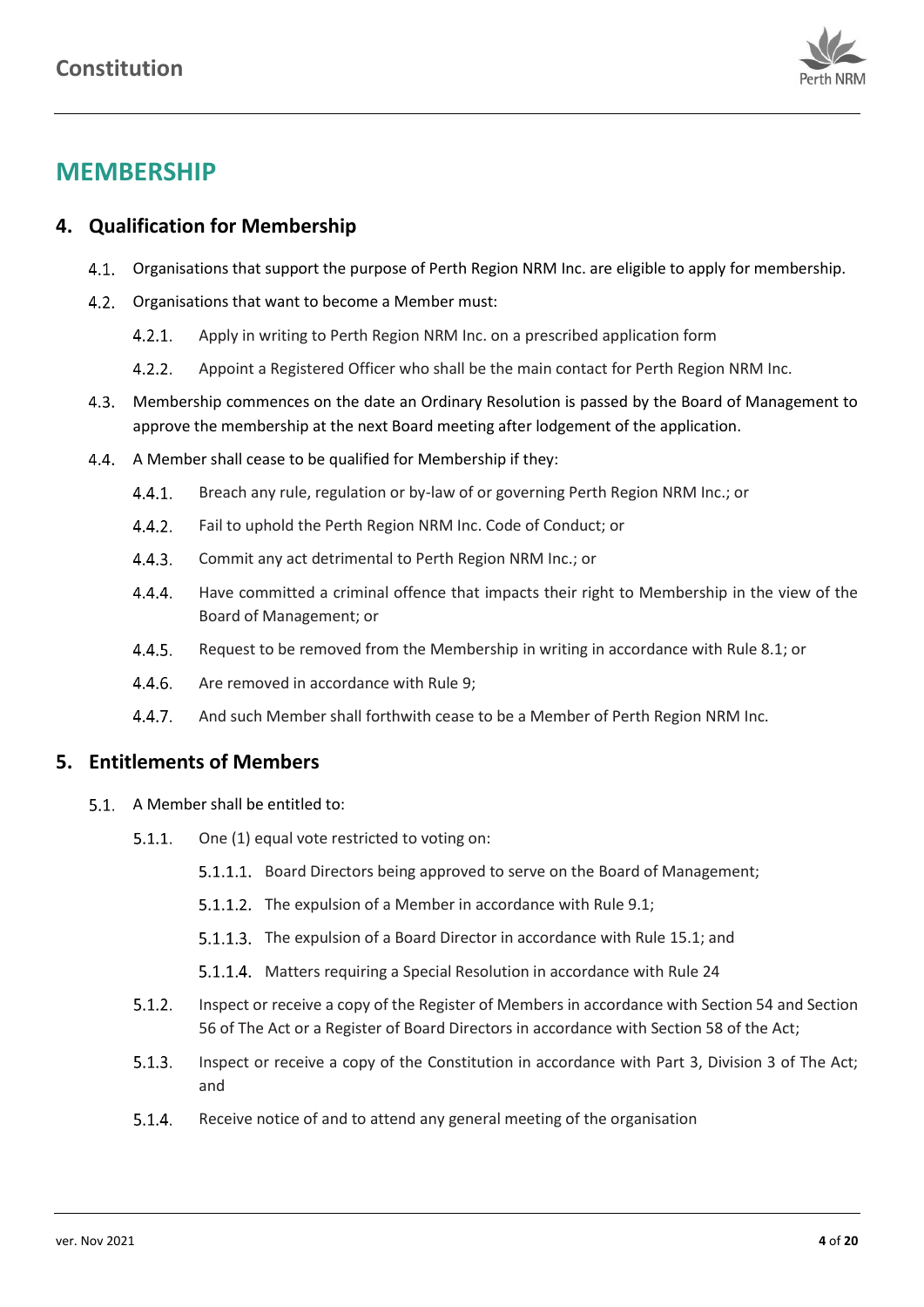

# <span id="page-5-0"></span>**6. Register of Members**

<span id="page-5-8"></span>The Association shall keep and maintain a Register of Members in accordance with Section 53 of the Act

# <span id="page-5-1"></span>**7. Subscription of Members**

7.1. No subscription is payable by Members of Perth Region NRM Inc.

# <span id="page-5-2"></span>**8. Resignation of Members**

<span id="page-5-4"></span>A Member, represented by the Registered Officer, who delivers notice in writing of their resignation from Perth Region NRM Inc. Membership to the Chief Executive Officer ceases on that delivery to be a Member.

# <span id="page-5-3"></span>**9. Expulsion of Members**

- <span id="page-5-5"></span>9.1. If the Board of Management at a Board Meeting acting in its own right, or by advice of an Absolute Majority Vote of the Membership, and in accordance with an appropriate level of information, considers that a Member should be expelled from Membership because that Member was unqualified to be accepted as a Member, or gave false information in their Member application, or has ceased to be qualified under Rul[e 4.4,](#page-4-2) it shall:
	- $9.1.1.$ Immediately suspend that Member from Membership until such time as the resolution of the Board of Management in accordance with Rul[e 9.2](#page-5-6) is made;
	- $9.1.2.$ Communicate in writing to the suspended Member the particulars of the qualification, conduct or circumstance that has led to the suspension, and such notice shall be communicated not less than thirty (30) days before the date of the Board Meeting referred to in Rul[e 9.1.3;](#page-5-7) and
	- $9.1.3.$ Communicate in writing to the suspended Member a notice of the time, date and place of the Board Meeting at which the question of expulsion shall be decided in accordance with Rule [9.2](#page-5-6)
- <span id="page-5-9"></span><span id="page-5-7"></span><span id="page-5-6"></span>At the Board Meeting referred to in a notice communicated under Rule [9.1.3,](#page-5-7) the Board of Management may, having afforded the Member concerned a reasonable opportunity to be heard by, or to make representations in writing to, shall resolve by an Absolute Majority Vote to expel or decline to expel that Member from Membership of Perth Region NRM Inc. and shall, forthwith communicate that decision in writing to that Member.
	- $9.2.1.$ A Member whose Membership is suspended or who is expelled from the Association may, within 14 days after receiving notice of the Board of Management's decision give written notice to the Association requesting the appointment of a mediator under Rule [26](#page-17-0)
	- $9.2.2.$ If mediation results in the decision to overturn the suspension or expulsion of a Member, then the Membership of the Member will be re-instated
- A Member who has been unresponsive for at least six (6) months following at least three (3) attempts to contact the Member using multiple methods such as email and phone, shall cease to be a Member.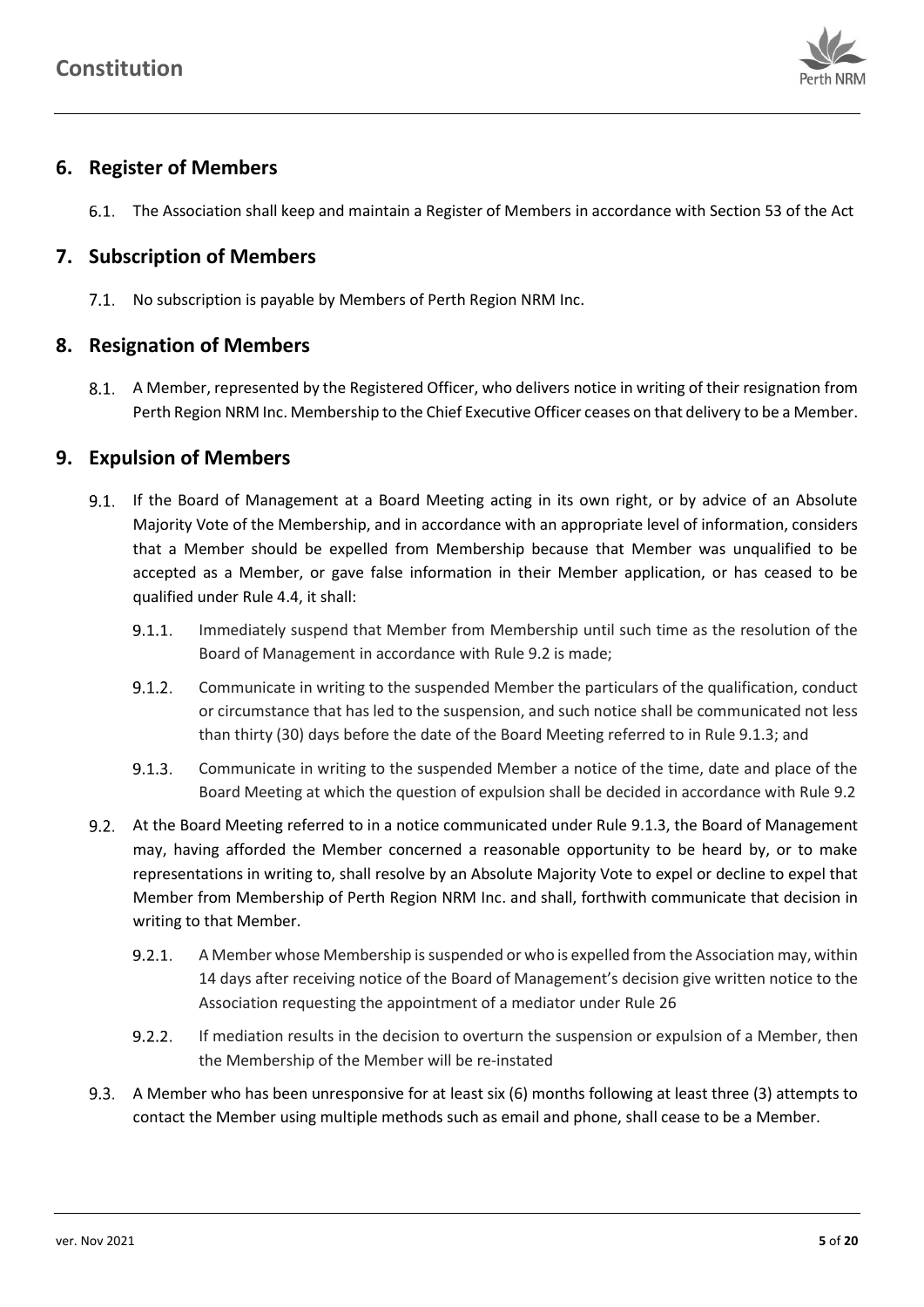<span id="page-6-2"></span>

# **BOARD OF MANAGEMENT**

## <span id="page-6-0"></span>**10. Purpose and Qualifications for the Board of Management**

- <span id="page-6-5"></span>10.1. A person, to whom Section 39 of the Act applies, is ineligible to be a Director on the Board of Management of Perth Region NRM Inc.
- 10.2. The Board of Management shall consist of six (6) to eight (8) non- executive Board Directors.
- 10.3. The Board of Management has the discretion to define the number of Board Directors required in any given year in accordance with Rule [10.2](#page-6-2) and subject to Rule [10.4.](#page-6-3)
- <span id="page-6-3"></span>A Board Director shall be elected for a maximum three (3) year term with a maximum period of nine (9) years of continuous tenure.
- 10.5. A Board Director shall be so recognised by their entry on the Register of Board Directors.
- 10.6. The Chairperson and Deputy Chairperson are appointed on an annual basis by an Absolute Majority Vote of the Board Directors of the Board of Management.
- 10.7. Members are not required to endorse the appointment of the Chairperson or Deputy Chairperson.
- <span id="page-6-4"></span>10.8. An individual shall cease to be a Board Director on the Board of Management where he or she:
	- 10.8.1. Dies; or
	- 10.8.2. Breaches any Rule or regulation governing Perth Region NRM Inc.; or
	- 10.8.3. Becomes a person to whom Section 39 of the Act applies; or
	- 10.8.4. Fails to uphold the Code of Conduct; or
	- 10.8.5. Commits any act detrimental to Perth Region NRM Inc.; or
	- 10.8.6. Becomes permanently incapacitated by mental or physical ill health; or
	- 10.8.7. Is found to be unable to satisfactorily undertake the duties of a Board Director; or
	- 10.8.8. Is removed in accordance with Rul[e 15;](#page-8-1) or
	- 10.8.9. Requests to be removed from the Board of Management in writing in accordance with Rul[e 14.1;](#page-8-4)

And such Directors shall forthwith cease to be a Board Director on the Board of Management.

#### <span id="page-6-1"></span>**11. Powers and Obligations of the Board of Management**

- 11.1. The Board Directors are the persons who as the Board of Management have the power to manage the affairs of the Association.
- 11.2. Subject to the Act, these Rules, and any resolution passed at a meeting of the Board of Management, the Board of Management has the power to do all things necessary or convenient for the proper management of the affairs of the Association.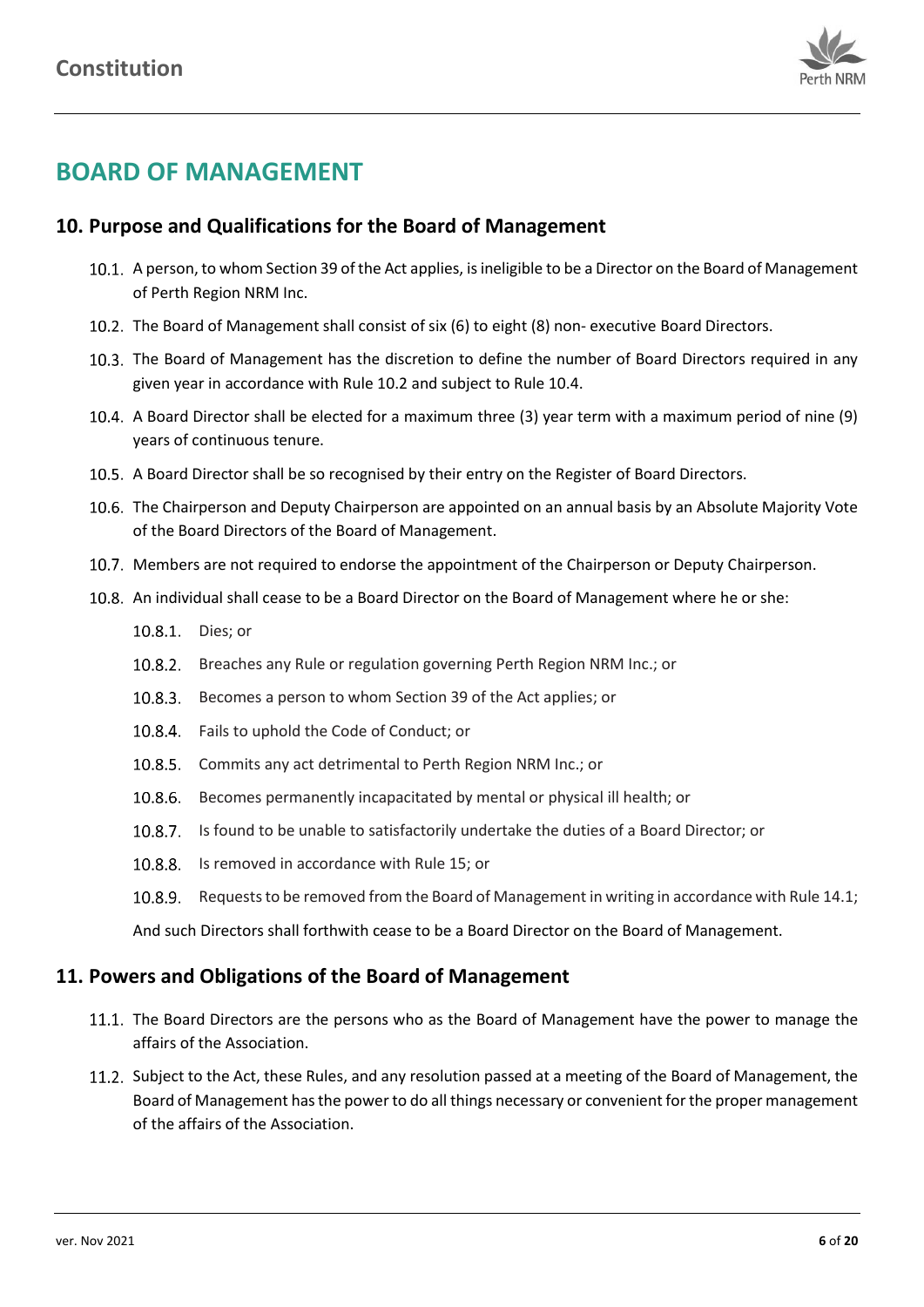

- 11.2.1. The Board of Management must take all reasonable steps to ensure the Association complies with its obligations under the Act and these Rules
- 11.3. A Board Director must exercise his or her duties with a degree of care and diligence that a reasonable person would exercise in the circumstances.
- 11.4. A Board Director must exercise his or her powers and discharge his or her duties in good faith in the best interests of the Association and for a proper purpose.
- 11.5. A Board Director or former Board Director must not improperly use information obtained because he or she is a Board Director to:
	- 11.5.1. Gain an advantage for himself or herself or another person; or
	- 11.5.2. Cause detriment to the Association.
- 11.6. A Board Director or former Board Director must not improperly use his or her position to:
	- 11.6.1. Gain an advantage for himself or herself or another person; or
	- 11.6.2. Cause detriment to the Association.
- <span id="page-7-4"></span>11.7. A Board Director must disclose and provide advance notice of any real or perceived material personal interest in matters of the Board of Management or Association, and to not be present during discussion or voting on matters of material personal interest in accordance with Division 2 of the Act.
- 11.8. Subject to the provisions of the Privacy Act 1988, a Board Director may at any reasonable time inspect without charge the books, documents, records and securities of Perth Region NRM Inc. for the sole purpose and intent to fulfil their obligations and duties as a Board Director.

## <span id="page-7-0"></span>**12. Register of Board Directors**

<span id="page-7-3"></span>12.1. The Chief Executive Officer shall keep and maintain a Register of Board Directors in accordance with Section 58 of the Act.

## <span id="page-7-1"></span>**13. Appointment of Board Directors on the Board of Management**

- 13.1. Board Director Appointment shall be conducted at:
	- 13.1.1. The Annual General Meeting by endorsement of the Members; or
	- 13.1.2. A Special General Meeting by endorsement of the Members; or
	- 13.1.3. For acting positions, at any Board of Management Meeting in accordance with Rule [16.2.2.](#page-9-3)
- 13.2. The Board of Management is a skills-based governance board, requiring Board Directors to be appointed based on their comparative competencies from a predefined knowledge and skills attributes list held by the Nominations Committee that exists under Rule [20.1.2.](#page-10-1)
- <span id="page-7-2"></span>13.3. The appointment of Board Directors to the Board of Management shall be based on a knowledge and skills assessment process that is administered by the Nominations Committee.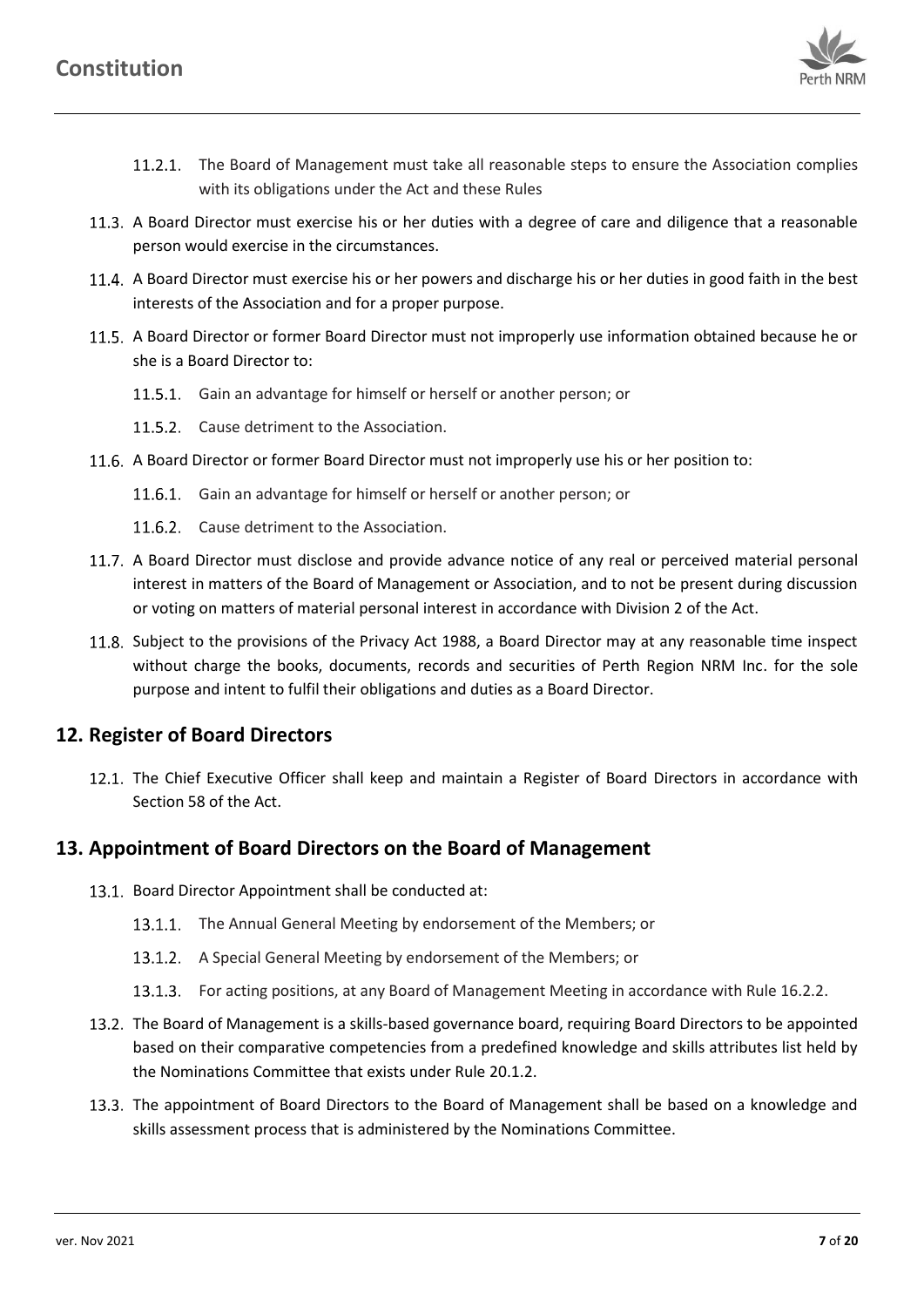

The Board of Management shall have the right to determine the number of Board Director nominee candidates being recommended to the Members based on Rul[e 13.3.](#page-7-2)

## <span id="page-8-0"></span>**14. Resignation of Board Directors**

<span id="page-8-4"></span>14.1. A Board Director who delivers notice in writing of their resignation from the Board of Management to the Chairperson of the Board of Management ceases on that delivery to be a Board Director.

## <span id="page-8-1"></span>**15. Expulsion of Board Directors**

- <span id="page-8-3"></span>15.1. If the Board of Management at a Board Meeting acting in its own right, or by the advice of an Absolute Majority Vote of the Membership, and in accordance with an appropriate level of information, considers that a Board Director should be expelled from the Board of Management because that Board Director was found to be unqualified to be accepted as a Board Director, or had given false information in their Board Director application, or acts in a manner that contravenes Rule [10.8](#page-6-4) or has ceased to be qualified under Rule [10.1,](#page-6-5) it shall:
	- 15.1.1. Immediately suspend that Board Director from the Board of Management until such time as the resolution of the Board of Management in accordance with Rul[e 15.2](#page-8-5) is made;
	- 15.1.2. Communicate in writing to the suspended Board Director the particulars of the qualification, conduct or circumstance that has led to the suspension, and such notice shall be communicated not less than thirty (30) days before the date of the Board Meeting referred to in Rule [15.1.3;](#page-8-6) and
	- 15.1.3. Communicate in writing to the suspended Board Director a notice of the time, date and place of the Board Meeting at which the question of expulsion shall be decided in accordance wit[h 15.2.](#page-8-5)
- <span id="page-8-6"></span><span id="page-8-5"></span>15.2. At the Board Meeting referred to in a notice communicated under Rul[e 15.1.3,](#page-8-6) the Board of Management may, having afforded the Board Director concerned a reasonable opportunity to be heard by, or to make representations in writing to, the Board of Management, resolve by an Absolute Majority Vote to expel or decline to expel that Board Director from the Board of Management and shall, forthwith communicate that decision in writing to that Board Director.

## <span id="page-8-2"></span>**16. Casual Board Director Vacancies on the Board of Management**

- 16.1. A casual vacancy occurs in the Directorship of the Board of Management if a Board Director:
	- 16.1.1. Ceases to be a Board Director under the provisions of Rul[e 10.8;](#page-6-4) or
	- 16.1.2. Resigns under the provisions of Rul[e 14.1;](#page-8-4) or
	- 16.1.3. Is expelled in accordance with rule [15.2;](#page-8-5) or
	- Ends their term and there are no other applicants nominated at an annual general meeting to replace them; or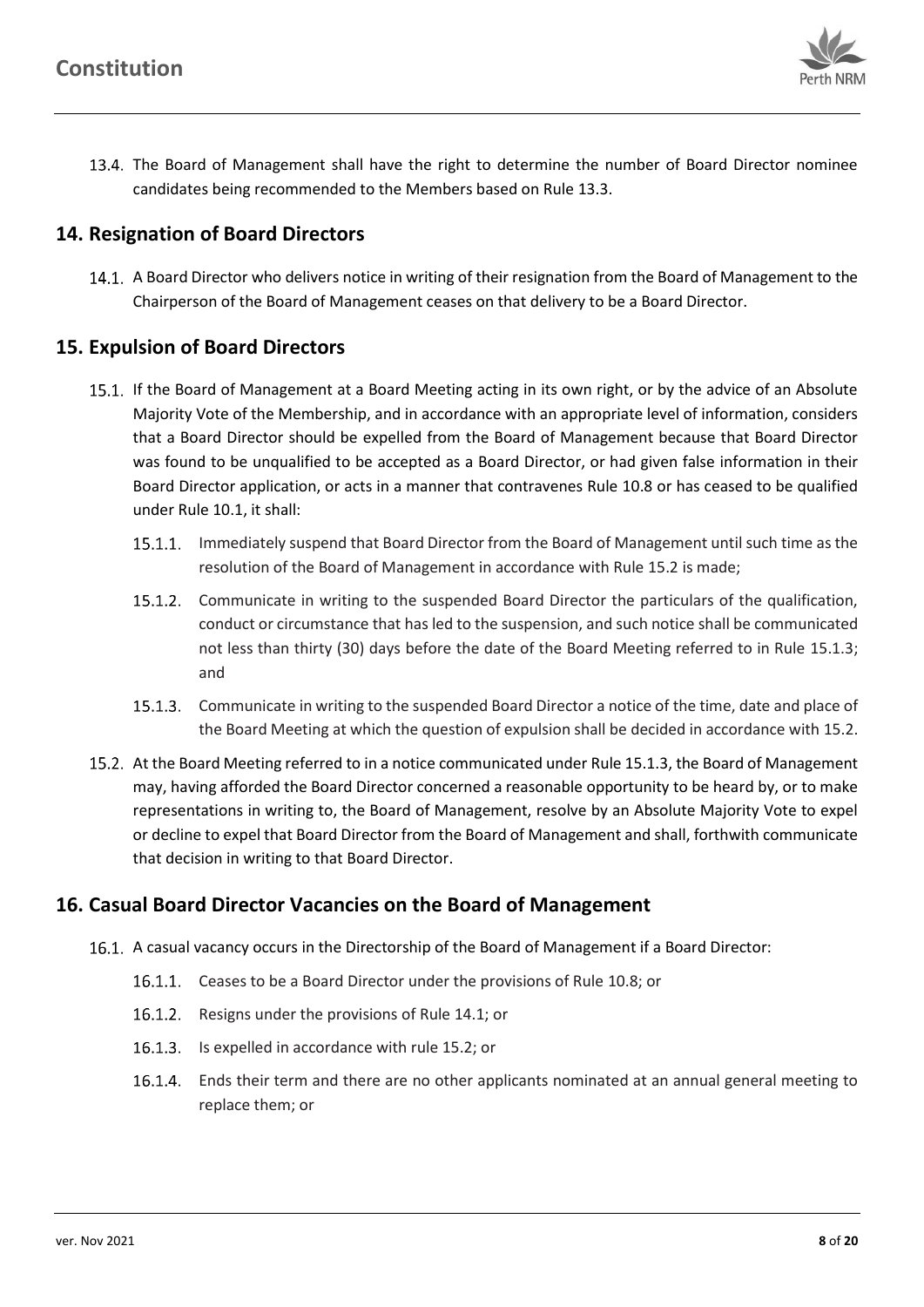

- Is absent from more than three (3) Board Meetings in the same financial year, of which he or she has received notice, without tendering an apology to the person presiding at each of those Board Meetings.
- 16.2. The vacancy shall be:
	- 16.2.1. Kept vacant where the vacancy occurs within three (3) months of the next Annual General Meeting date, with the exception of the Chairperson's position where the Deputy Chairperson shall act in the position for the remaining period; or otherwise
	- 16.2.2. Filled with an Acting Director by invitation at the discretion of the Board of Management until the next Annual General Meeting.

## <span id="page-9-3"></span><span id="page-9-0"></span>**17. Chairperson of the Board of Management**

- 17.1. The Chairperson shall chair, and act as the spokesperson of, the Board of Management.
- 17.2. A Chairperson shall preside at all Board of Management meetings.
- 17.3. In the absence of the appointed Chairperson, the Deputy Chairperson or in his or her absence, a Board Director elected by the other Board Directors present at the meeting, shall preside at that meeting.

## <span id="page-9-1"></span>**18. Deputy Chairperson of the Board of Management**

18.1. The Deputy Chairperson shall represent the Chairperson in his/her absence and represent the Chairperson and/or Perth Region NRM Inc. as deemed appropriate by either the Chairperson or the Board of Management.

## <span id="page-9-2"></span>**19. Chief Executive Officer**

- <span id="page-9-4"></span>19.1. The Chief Executive Officer shall:
	- 19.1.1. Operate within the delegation parameters exercised by the Board of Management;
	- 19.1.2. Ensure the legislative and policy compliance of Perth Region NRM Inc. operations;
	- 19.1.3. Coordinate the correspondence of Perth Region NRM Inc.;
	- 19.1.4. Cause to keep full and correct minutes of the proceedings of the Board of Management at its meetings;
	- Ensure the compliance on behalf of Perth Region NRM Inc. with the requirements of The Act;
	- 19.1.6. Ensure the appropriate financial management of Perth Region NRM Inc., including taking responsibility for:
		- 19.1.6.1. The receipt of all moneys paid to, or received by, the Association and shall ensure the issue of receipts for those moneys in the name of the Association in accordance with accounting standards;
		- 19.1.6.2. Make payments from the funds of the Association with the authority of the Board of Management or in accordance with the delegation authority referred to in Rule [19.1.1;](#page-9-4)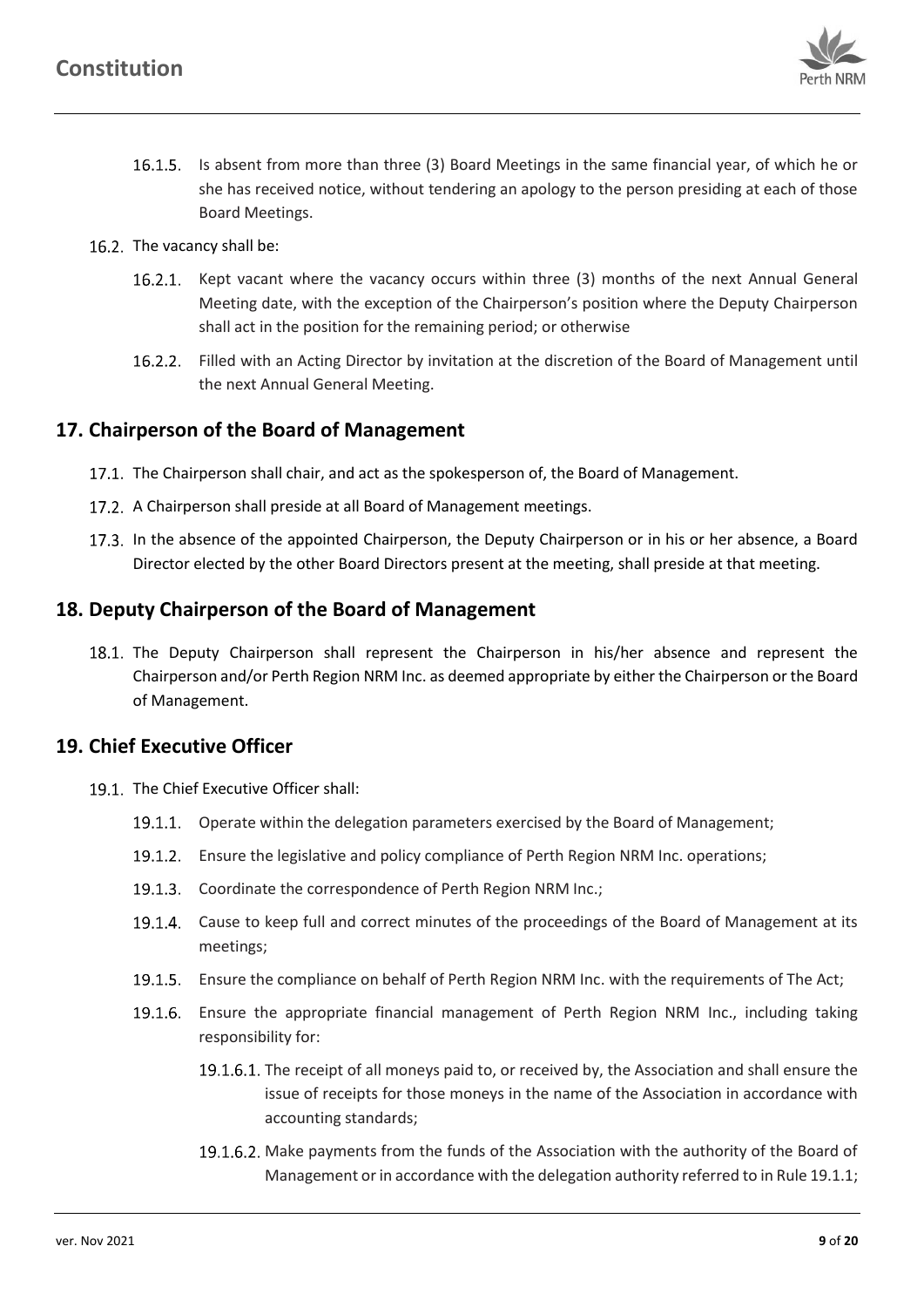

- 19.1.6.3. Comply on behalf of the Association with Part Five of The Act with respect to the accounting records of the Association by keeping such accounting records as correctly documented and to explain the financial transactions and financial position of the Association;
- 19.1.6.4. Keep the accounting records in such manner as will enable true and fair accounts of the Association to be prepared from time to time, and to be conveniently and properly audited;
- 19.1.6.5. Submit to Members at each Annual General Meeting of the Association accounts of the Association showing the financial position of the Association at the end of the immediately preceding Financial Year;
- 19.1.6.6. Submit to the Board of Management a report, financial statements or other operational performance document in accordance with any request by the Chairperson; and
- 19.1.6.7. Take custodianship of all securities, books and documents of a financial nature and accounting records of the Association, unless otherwise directed by the Board of Management.

## <span id="page-10-0"></span>**20. Standing Committees of the Boards of Management**

- <span id="page-10-1"></span>20.1. Perth Region NRM Inc. shall maintain Standing Committees, which are advisory to the Board of Management and assist the Board in its governance obligations, including:
	- 20.1.1. An audit and risk committee that shall be chaired by a Board Director, not being the Chairperson of the Board of Management, or by a person independent from the Board of Management;
	- 20.1.2. A nominations committee that shall be chaired by a person independent from the Board of Management;
	- 20.1.3. A finance committee that shall be chaired by a Board Director, not being the Chairperson of the Board of Management, or by a person independent of the of the Board of Management;
	- 20.1.4. The audit and risk committee and the finance committee may, at the discretion and approval of the Board of Management, be combined to form a committee of finance, audit and risk that shall be chaired by a Board Director, not being the Chairperson of the Board of Management, or by a person independent of the Board of Management.
- 20.2. The Standing Committees shall operate under their own terms of reference documents as approved by the Board of Management.
- All relevant reports and recommendations of Standing Committees shall be presented at a Board of Management meeting for consideration.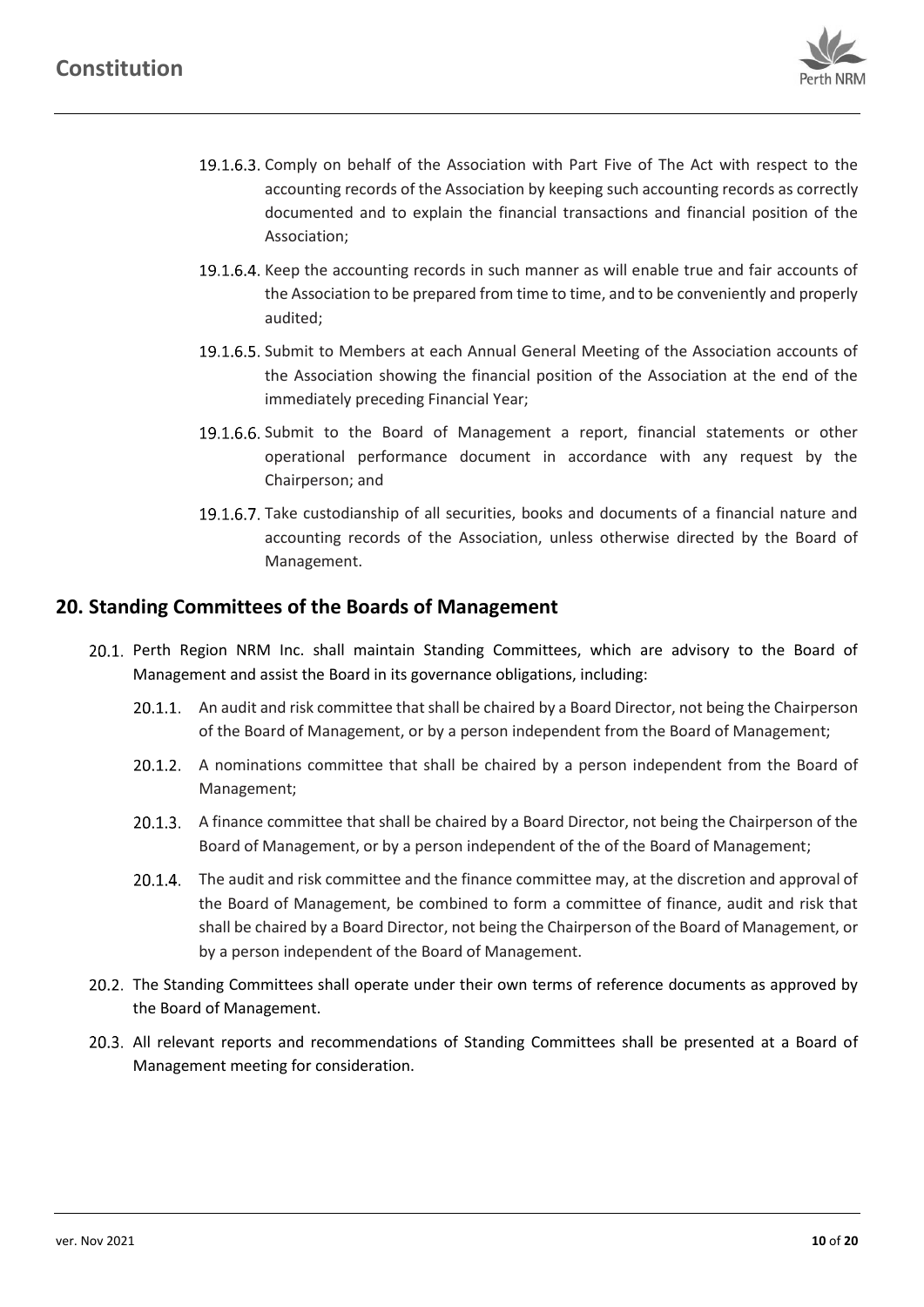

# **MEETINGS**

## <span id="page-11-0"></span>**21. Board Meetings**

#### **PROCEDURES FOR BOARD MEETINGS**

- 21.1. The Board of Management shall convene Board Meetings for the dispatch of business not less than four (4) times in each calendar year and;
	- 21.1.1. The Chairperson may conduct meetings electronically or take a poll of Board Directors out of session should the need arise.
- 21.2. A Board Director on the Board of Management having any direct or indirect pecuniary interest referred to in Sections 42 and 43 of The Act shall comply with those sections.
- 21.3. The Board of Management may by Ordinary Resolution at a meeting where Members or Members of the public have been invited, resolve to close part or all of the meeting to Members or members of the public while it discusses matters which it agrees are confidential in nature, and Members and members of the public present at the meeting shall be required by the Chairperson to leave the meeting during such discussions.
- 21.4. Subject to these Rules, the procedure and order of business to be followed at a Board Meeting shall be determined by the Chairperson and Chief Executive Officer but may be amended by Board Directors present at the meeting. Other business may be discussed by agreement of the Board of Management.
- 21.5. Board Directors must not publish or cause to be published, any statement about the business conducted by the Association at a Board Meeting unless:
	- 21.5.1. The Board Director has been authorised to do so at a Board Meeting; and
	- 21.5.2. The authority given to the Board Director has been recorded in the minutes of the Board Meeting at which it was given.

#### <span id="page-11-1"></span>**NOTICE FOR BOARD MEETINGS**

- 21.6. The Chief Executive Officer shall give to all Board Directors at least seven (7) days' notice of a meeting.
- 21.7. A notice given under Rul[e 21.6](#page-11-1) shall specify:
	- 21.7.1. When and where the meeting is to be held; and
	- 21.7.2. Particulars of the business to be transacted at the meeting, and the order in which that business is to be transacted.
- <span id="page-11-2"></span>21.8. The Association may give a notice under Rule [21.6](#page-11-1) by sending it by post or by electronic mail to a Board Director at the address appearing in the Register of Board Directors, kept and maintained under rule [12.1](#page-7-3)
	- 21.8.1. When a notice is sent by electronic mail under Rule [21.8,](#page-11-2) sending of the notice shall be deemed to be properly affected on the electronic mail sent date, if the notice is sufficiently addressed to the Board Director concerned.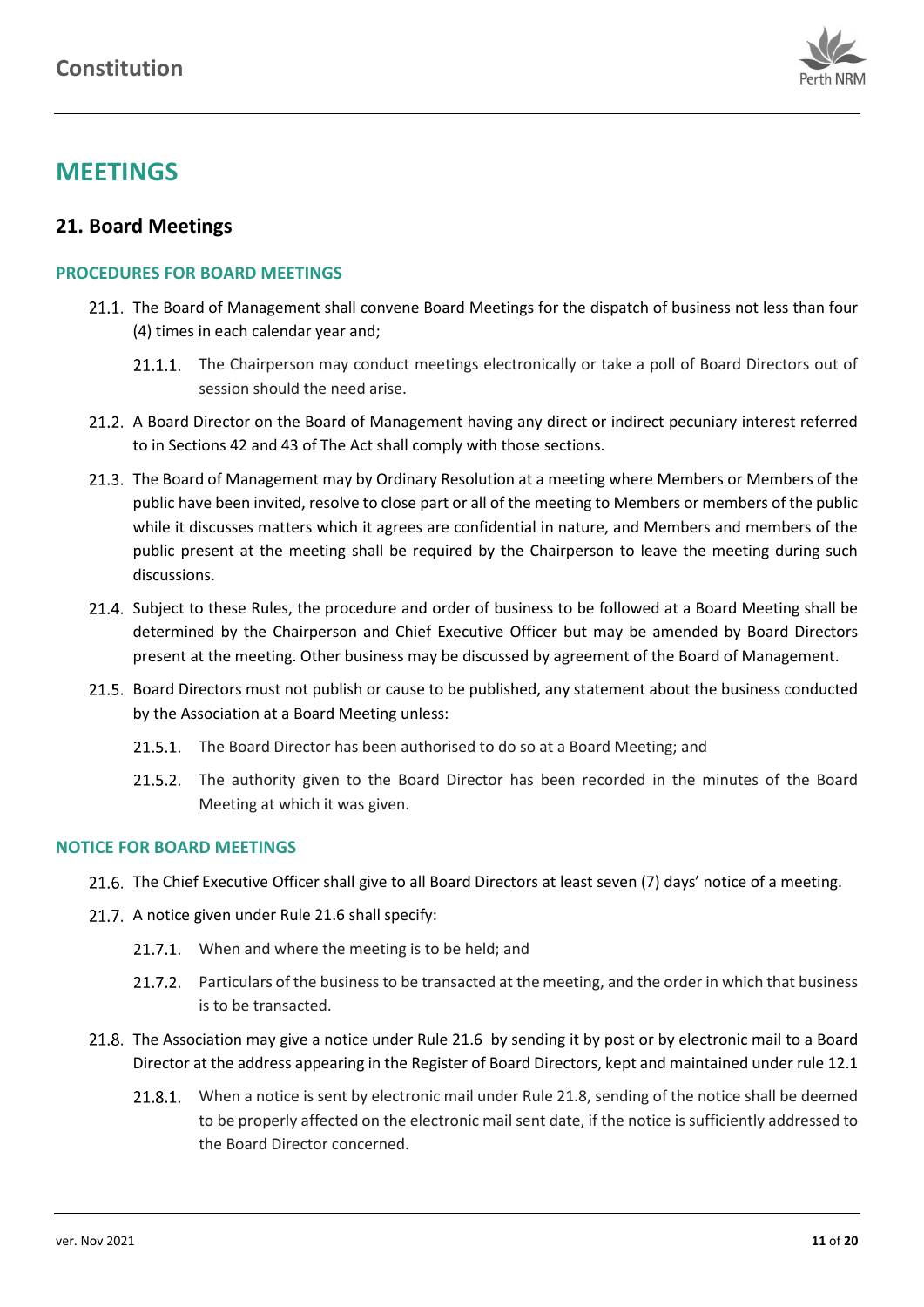

21.8.2. When a notice is sent by post under Rule [21.8,](#page-11-2) sending of the notice shall be deemed to be properly effected if the notice is sufficiently addressed and posted to the Board Director. For such notice, at least two (2) days must be extended for postal delivery to the notice period detailed in Rule [21.6.](#page-11-1)

### **QUORUM FOR BOARD MEETINGS**

- 21.9. At a meeting of Board Directors, a quorum comprises:
	- 21.9.1. Four (4) filled positions for Board Directors of the Board of Management, present in person or by phone or video conference, constitutes a quorum
	- 21.9.2. In the event that suspension of a Board Director/s results in there being less than four (4) Board Directors, all remaining Board Directors will constitute a quorum
	- 21.9.3. If a quorum is not present at a meeting after 30 minutes of the start time, then the meeting is adjourned and will be re-scheduled in accordance with Rule 21.6
		- 21.9.3.1. If a quorum is not present after 30 minutes of the start of the resumption of an adjourned meeting, the Board Directors who are present in person or by phone or video conference, may proceed with the business of that meeting as if a quorum were present

#### **VOTING AT BOARD MEETINGS**

- 21.10. Subject to these Rules, each Board Director present in person at a meeting of the Board of Management is entitled to a deliberative vote and may exercise their entitlement to vote, with the exception of complying with Rul[e 11.7.](#page-7-4)
- 21.11.A matter of ordinary resolution arising at a Board Meeting shall be decided by a Majority Vote but, if there is an equality of votes, the Chairperson shall have a casting vote in addition to his or her deliberative vote.
- <span id="page-12-0"></span>21.12. At a Board Meeting, a poll may be demanded by the Chairperson or by three (3) or more Board Directors present in person and, if so demanded, shall be taken in such manner as the Chairperson directs.
- 21.13.A declaration by the Chairperson at a Board Meeting that a resolution has been passed as an Ordinary Resolution shall be evidence to that fact unless, during the Board Meeting at which the resolution is submitted, a poll is demanded in accordance with Rul[e 21.12.](#page-12-0)
	- 21.13.1. If a poll is demanded and taken in respect of an Ordinary Resolution, a declaration by the Chairperson of the result of the poll is evidence of closure of the matter.

#### **MINUTES OF BOARD MEETINGS**

21.14. The Chief Executive Officer shall take minutes of all Board of Management meetings and maintain a secure copy of those minutes in the records of the Association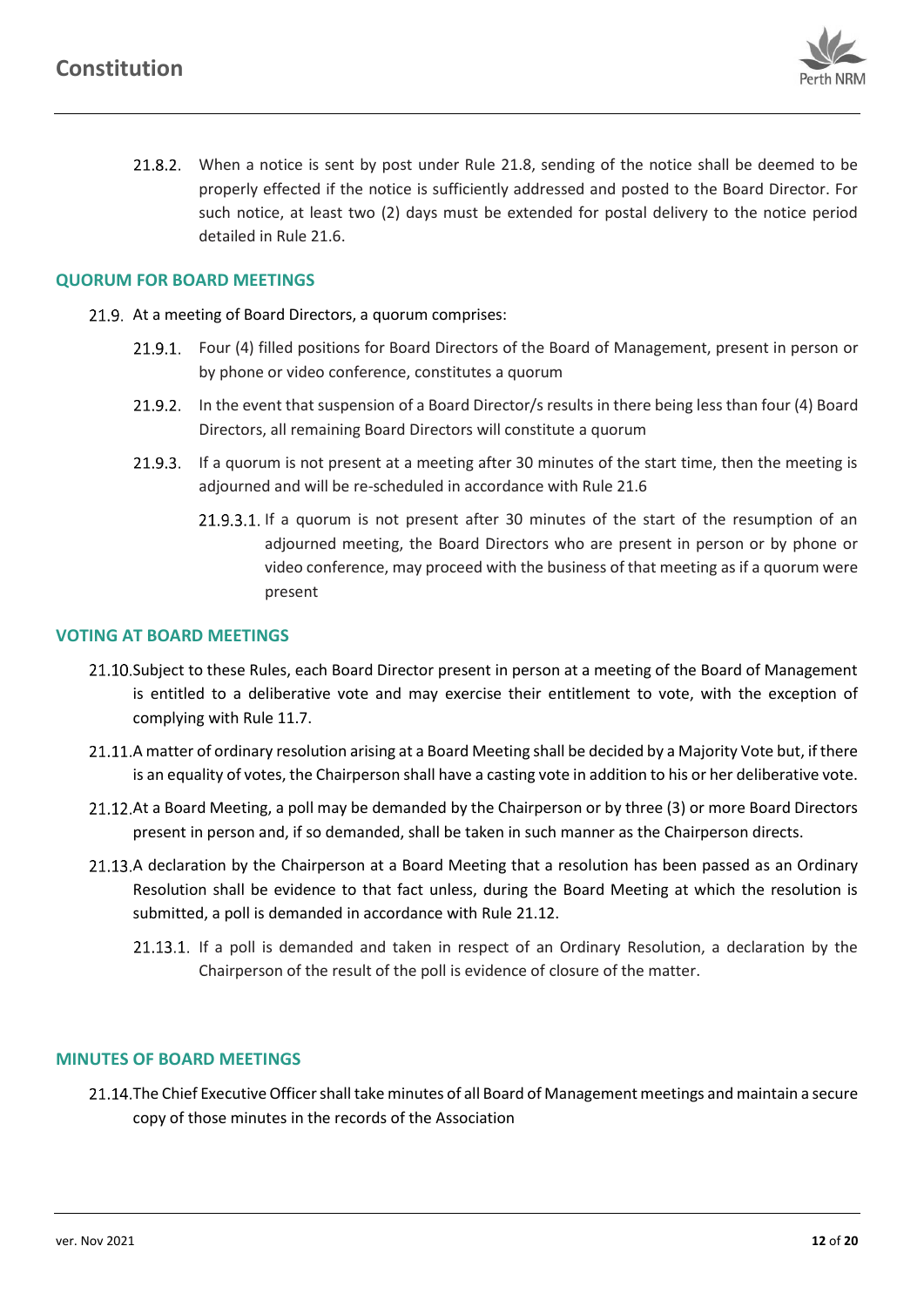

- <span id="page-13-1"></span>21.15. The Board of Management will review the minutes of a meeting and accept a reviewed version of those minutes as a true and correct record at the next Board meeting following the Board meeting to which the minutes relate
	- 21.15.1. After acceptance by the Board of Management of the minutes as a true and correct record of a meeting, the Board Chairperson will sign them on or before the next Board meeting, as a verification that they are a true and correct record
- 21.16. When minutes have been verified and signed as correct under Rule [21.15.1,](#page-13-1) they shall, until the contrary is proved, be evidence that:
	- 21.16.1. The Board Meeting to which they relate was duly convened and held;
	- 21.16.2. All proceedings recorded as having taken place at the Board Meeting did in fact take place thereat; and
	- 21.16.3. All appointments or elections purporting to have been made at the Board of Management meeting have been validly made.

## **ADJOURNMENT OF BOARD MEETINGS**

- 21.17. The Chairperson may, with the consent of those present at a Board Meeting, adjourn the Board Meeting from time to time, and from place to place.
	- 21.17.1. No business other than business left unfinished or on the agenda at the time when the Board Meeting was adjourned must be transacted at an adjourned Board Meeting.
	- 21.17.2. When a Board Meeting is adjourned for a period of thirty (30) days or more, the Chief Executive Officer shall give notice of the adjourned Board Meeting as if that Board Meeting were a new Board Meeting.

## <span id="page-13-0"></span>**22. Annual General Meetings**

#### **PROCEDURES FOR ANNUAL GENERAL MEETINGS**

- 22.1. Perth Region NRM Inc. shall convene an Annual General Meeting every financial year within six months of the end of the financial year
- 22.2. The business transacted at an Annual General Meeting shall include:
	- 22.2.1. Confirmation of the previous Annual General Meeting minutes;
	- 22.2.2. Presentation of the financial report for the preceding financial year;
	- 22.2.3. Voting by Ordinary Resolution for appointment of nominated Board Directors recommended by the Nominations Committee and endorsed by the Board of Management;
	- 22.2.4. Any other business requiring consideration by Perth Region NRM Inc.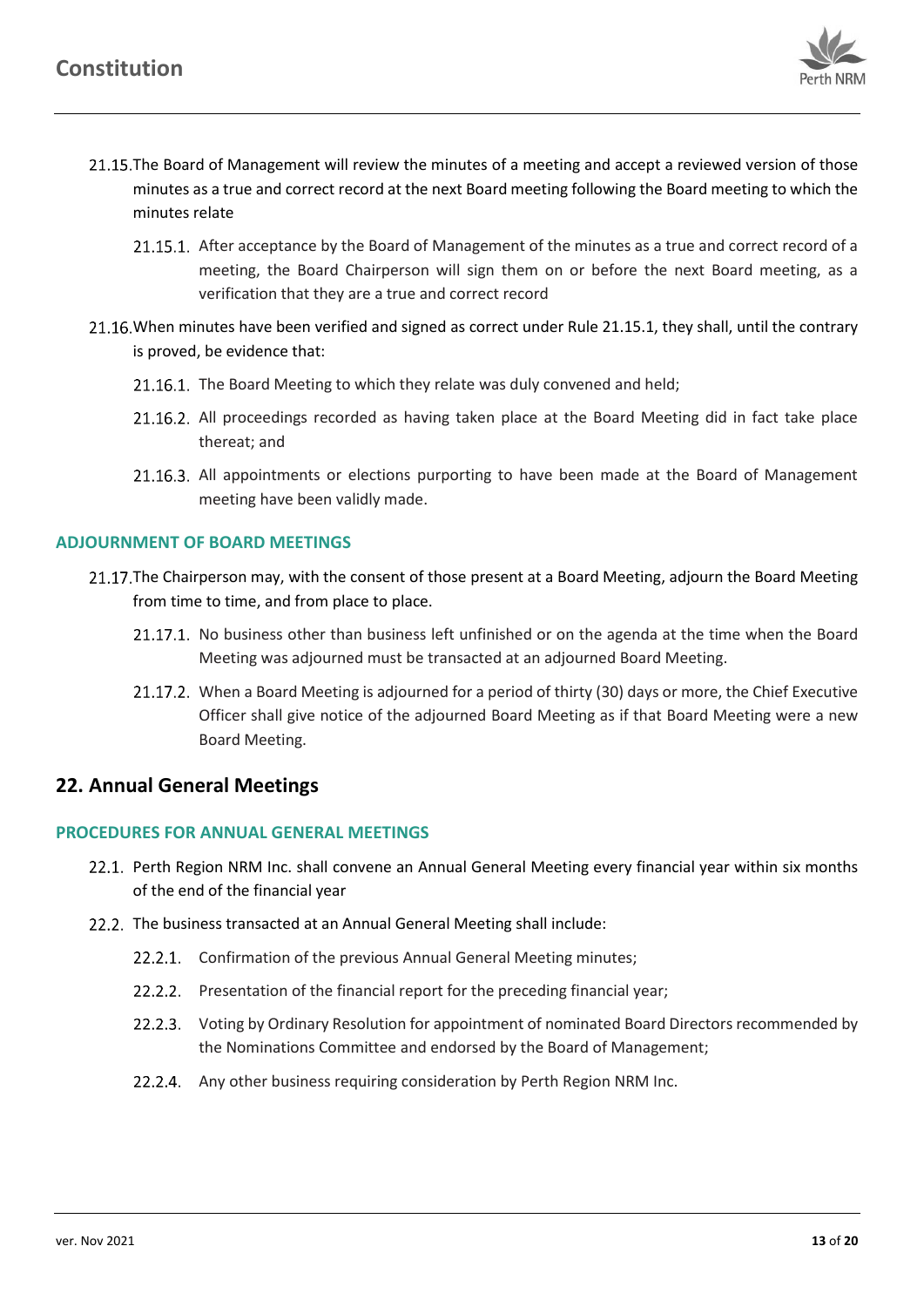

#### <span id="page-14-0"></span>**NOTICES FOR ANNUAL GENERAL MEETINGS**

- 22.3. The Association shall provide to Members at least twenty-one (21) days' notice of an Annual General Meeting
- 22.4. A notice given under Rul[e 22.3](#page-14-0) shall specify:
	- 22.4.1. When and where the meeting is to be held; and
	- 22.4.2. Particulars of the business to be transacted at the meeting, and the order in which that business is to be transacted.
- <span id="page-14-1"></span>22.5. The Association may give a notice under Rule [22.3](#page-14-0) by sending it by post or by electronic mail to a Member at the address appearing in the Register of Members, kept and maintained under rul[e 6.1.](#page-5-8)
	- 22.5.1. When a notice is sent by electronic mail under Rule [22.5,](#page-14-1) sending of the notice shall be deemed to be properly affected on the electronic mail sent date, if the notice is sufficiently addressed to the Member concerned.
	- 22.5.2. When a notice is sent by post under Rule [22.5,](#page-14-1) sending of the notice shall be deemed to be properly effected if the notice is sufficiently addressed and posted to the Member. For such notice, at least two (2) days must be extended for postal delivery to the notice period detailed in Rule [22.3.](#page-14-0)

#### <span id="page-14-2"></span>**QUORUM FOR ANNUAL GENERAL MEETINGS**

- 22.6. At an Annual General Meeting, a quorum of Members comprises:
	- 22.6.1. Twenty-five (25) percent of the Membership, present in person or by phone or video conference, constitute a quorum
	- 22.6.2. If a quorum is not present at a meeting after 30 minutes of the start time, then the meeting is adjourned and is re-scheduled for the same time and day in the following week unless an alternative day and time is notified prior to that day.
		- 22.6.2.1. If a quorum is not present after 30 minutes of the start of the resumption of an adjourned meeting, those Board Directors present and at least two Members present in person or by phone or video conference or two proxy Members present in person, constitute a quorum and may proceed with the business of that meeting.

#### **VOTING AT ANNUAL GENERAL MEETINGS**

- 22.7. Member voting shall be managed by each Member's Registered Officer or their authorised proxy present in person at an Annual General Meeting and is entitled to an equal deliberative vote and may exercise their entitlement to vote, subject to the restrictions defined in Rul[e 5.1.1.](#page-4-3)
- 22.8. An Ordinary Resolution put to the vote at an Annual General Meeting shall be decided by a Majority Vote of the Members present, in person or by proxy, and eligible to cast a vote at the meeting, but, if there is an equality of votes, the Chairperson shall have a casting vote in addition to his or her deliberative vote.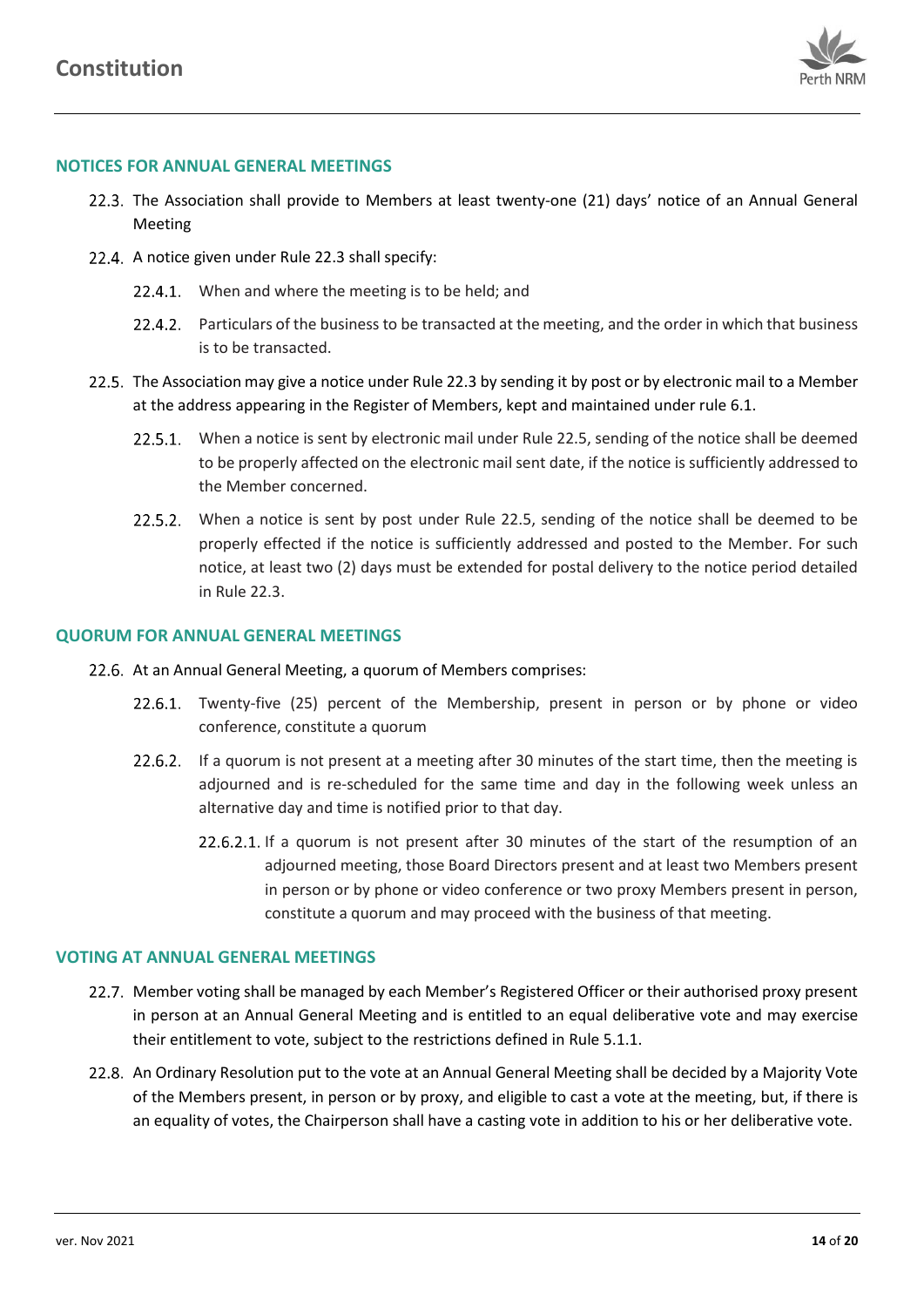

- <span id="page-15-1"></span>22.9. At an Annual General Meeting, a poll may be demanded by the Chairperson or by three (3) or more Members present in person and, if so demanded, shall be taken in such manner as the Chairperson directs.
- 22.10.A declaration by the Chairperson at an Annual General Meeting that a resolution has been passed as an Ordinary Resolution shall be evidence to that fact unless, during the Board Meeting at which the resolution is submitted, a poll is demanded in accordance with Rule [22.9.](#page-15-1)
	- 22.10.1. If a poll is demanded and taken in respect of an Ordinary Resolution, a declaration by the Chairperson of the result of the poll is evidence of closure of the matter.
- 22.11.A Special Resolution put to a vote at an Annual General Meeting will be decided in accordance with Rule [24](#page-16-0)

#### **MINUTES OF ANNUAL GENERAL MEETINGS**

- 22.12. The Chief Executive Officer shall take minutes of Annual General Meetings and maintain a secure copy of those minutes in the records of the Association
- 22.13. The Members will review the minutes of a meeting and accept a reviewed version of those minutes as a true and correct record at the next Annual General Meeting following the Annual General Meeting to which the minutes relate
	- 22.13.1. After acceptance by the Members of the minutes as a true and correct record of a meeting, the Board Chairperson will sign them as a verification that they are a true and correct record
- <span id="page-15-4"></span><span id="page-15-2"></span>22.14. When minutes have been verified and signed as correct under Rule [22.13.1,](#page-15-2) they shall, until the contrary is proved, be evidence that:
	- 22.14.1. The Annual General Meeting to which they relate was duly convened and held;
	- 22.14.2. All proceedings recorded as having taken place at the Annual General Meeting did in fact take place thereat; and
	- 22.14.3. All appointments or elections purporting to have been made at the Annual General Meeting have been validly made.

# <span id="page-15-0"></span>**23. Special General Meetings**

- 23.1. Special General Meetings are meetings of the Board of Management and the Members other than Annual General Meetings
- <span id="page-15-3"></span>23.2. The Board of Management can choose to convene a Special General Meeting and must convene a Special General Meeting if at least twenty (20) percent of the Members require a Special General Meeting to be convened.
	- 23.2.1. The Members requiring a special general meeting to be convened must make the requirement by written notice given to the Chief Executive Officer stating in the notice the business to be considered at the meeting and signed by each Member making the request.
	- 23.2.2. The special general meeting must be convened by the Board of Management within twentyeight (28) days after notice is given under Rule [23.2.1](#page-15-3)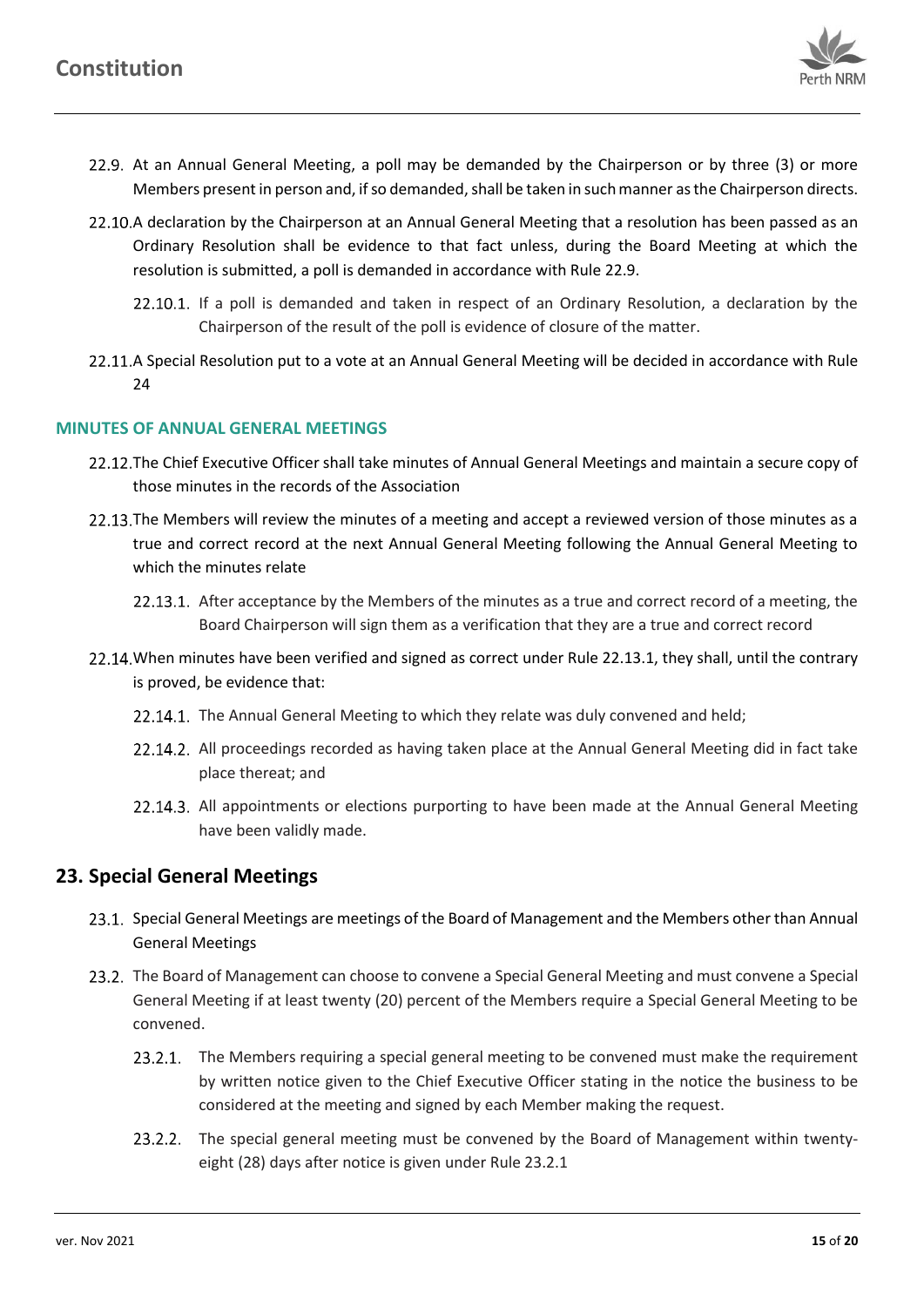

- <span id="page-16-2"></span>If the Board of Management does not convene a special general meeting within that 28-day period, then all or any one of the Members making the requirement may convene the Special General Meeting.
- 23.2.4. A special general meeting convened by Members under Rule [23.2.3](#page-16-2) must be held within 3 months after the date the original requirement was made and may only consider the business stated in the original notice
- 23.3. The Association must reimburse any reasonable expenses incurred by the Members convening a special general meeting under Rul[e 23.2.3](#page-16-2)
- 23.4. The Quorum, Voting and Minutes requirements (Rule[s 22.6](#page-14-2) t[o 22.14\)](#page-15-4) of a Special General Meeting are the same requirements as if that meeting were an Annual General Meeting

## <span id="page-16-0"></span>**24. Special Resolutions**

- 24.1. A Special Resolution of the Association is required to:
	- 24.1.1. Amend the name of the Association;
	- 24.1.2. Amend the Rules, under rule [28;](#page-18-1)
	- 24.1.3. Affiliate the Association with another body;
	- 24.1.4. Transfer the incorporation of the Association;
	- 24.1.5. Amalgamate the Association with one or more other incorporated associations;
	- 24.1.6. Voluntarily wind up the association;
	- 24.1.7. Cancel incorporation; or
	- 24.1.8. Request that a statutory manager be appointed.
- 24.2. A Special Resolution must be moved at an Annual General Meeting or a Special General Meeting at which there is a quorum, and where notice of the Special Resolution has been given in accordance with Rule [24.3.](#page-16-3)
- <span id="page-16-3"></span>24.3. Notice of a meeting in which a Special Resolution is being proposed must:
	- 24.3.1. Include the intention to propose a Special Resolution, and;
	- 24.3.2. Set out the wording of the proposed Special Resolution
- 24.4. A Special Resolution must be decided by a vote of not less than seventy-five (75) percent of the Members present, in person or by proxy, and eligible to cast a vote at the meeting.

# **MANAGEMENT PROCESSES**

## <span id="page-16-1"></span>**25. Resolving Disputes**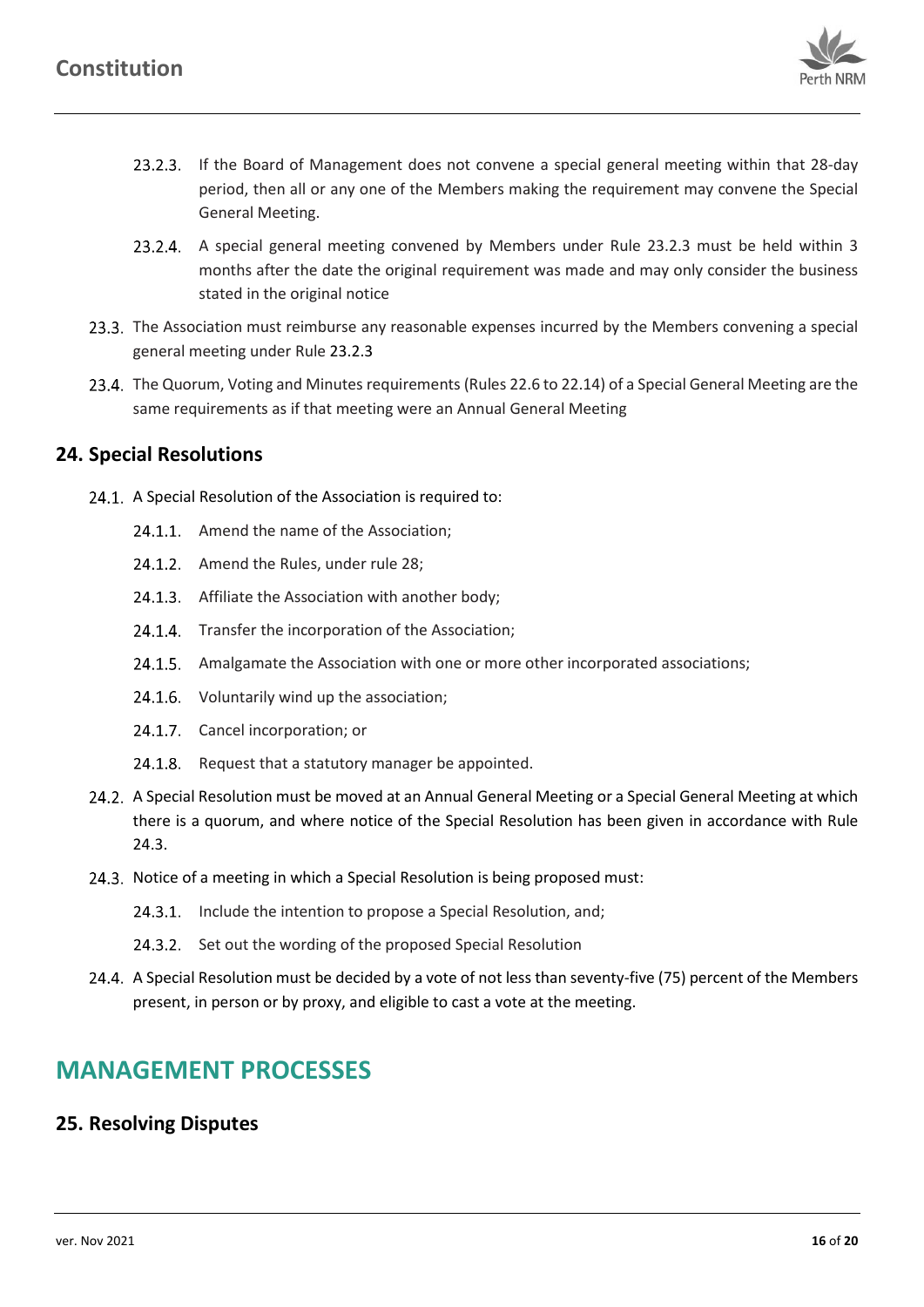

- 25.1. This section applies to disputes between Members, or between one or more Members and the Association
- <span id="page-17-1"></span>25.2. The parties to a dispute must attempt to resolve the dispute between themselves within 14 days after the dispute has come to the attention of each party
- 25.3. If the parties to a dispute are unable to resolve the dispute between themselves within the timeframe required by Rule [25.2,](#page-17-1) any party to the dispute may start the dispute resolution process by providing written notice to the Chief Executive Officer of the parties to the dispute and the nature of the dispute.
	- 25.3.1. Within twenty-eight (28) days of receiving notice the Chief Executive Officer will convene a meeting of the Nominations Committee and provide all parties with notice of the meeting that includes an opportunity to make verbal or written submissions about the dispute
	- 25.3.2. If the dispute is between one or more Members and the Association, and any party to the dispute notifies the Chief Executive Officer in writing that they do not agree to the dispute being determined by the Nominations Committee, and request the appointment of a mediator under Rule [26,](#page-17-0) then the Nominations Committee must not determine the dispute.
- <span id="page-17-2"></span>25.4. At a Nominations Committee meeting to determine a dispute, the Committee Members must give opportunity and consideration to all verbal and written presentations and determine the dispute
	- 25.4.1. The Nominations Committee will provide a written notice of the determination to all parties to the dispute within seven (7) days of the meeting
	- 25.4.2. A party to the dispute may give notice within fourteen (14) days of receipt of the Committees determination, requesting the appointment of a mediator under Rul[e 26](#page-17-0)

## <span id="page-17-3"></span><span id="page-17-0"></span>**26. Mediation**

- A mediator must be appointed if requested under Rules [9.2.1,](#page-5-9) [25.3.2](#page-17-2) o[r 25.4.2.](#page-17-3)
- <span id="page-17-4"></span>26.2. A mediator must be chosen by agreement of the following parties;
	- 26.2.1. If the appointment of a mediator was requested by a Member under Rule [9.2.1,](#page-5-9) then by agreement between the Member and Association
	- 26.2.2. If the appointment of a mediator was requested by a party to a dispute under Rule [25.3.2](#page-17-2) or [25.4.2,](#page-17-3) then by agreement between the parties to the dispute
	- 26.2.3. If agreement cannot be reached in accordance with Rul[e 26.2](#page-17-4) then the Association must appoint the mediator
	- 26.2.4. The mediator must not have a personal interest in the dispute or hold any bias in relation to any party in the mediation
- 26.3. The cost of mediation must be paid for by the parties that requested the mediation
- 26.4. The parties to the mediation must provide written statements to the mediator seven (7 days) before the mediation and must attempt in good faith to resolve the matter in dispute at the mediation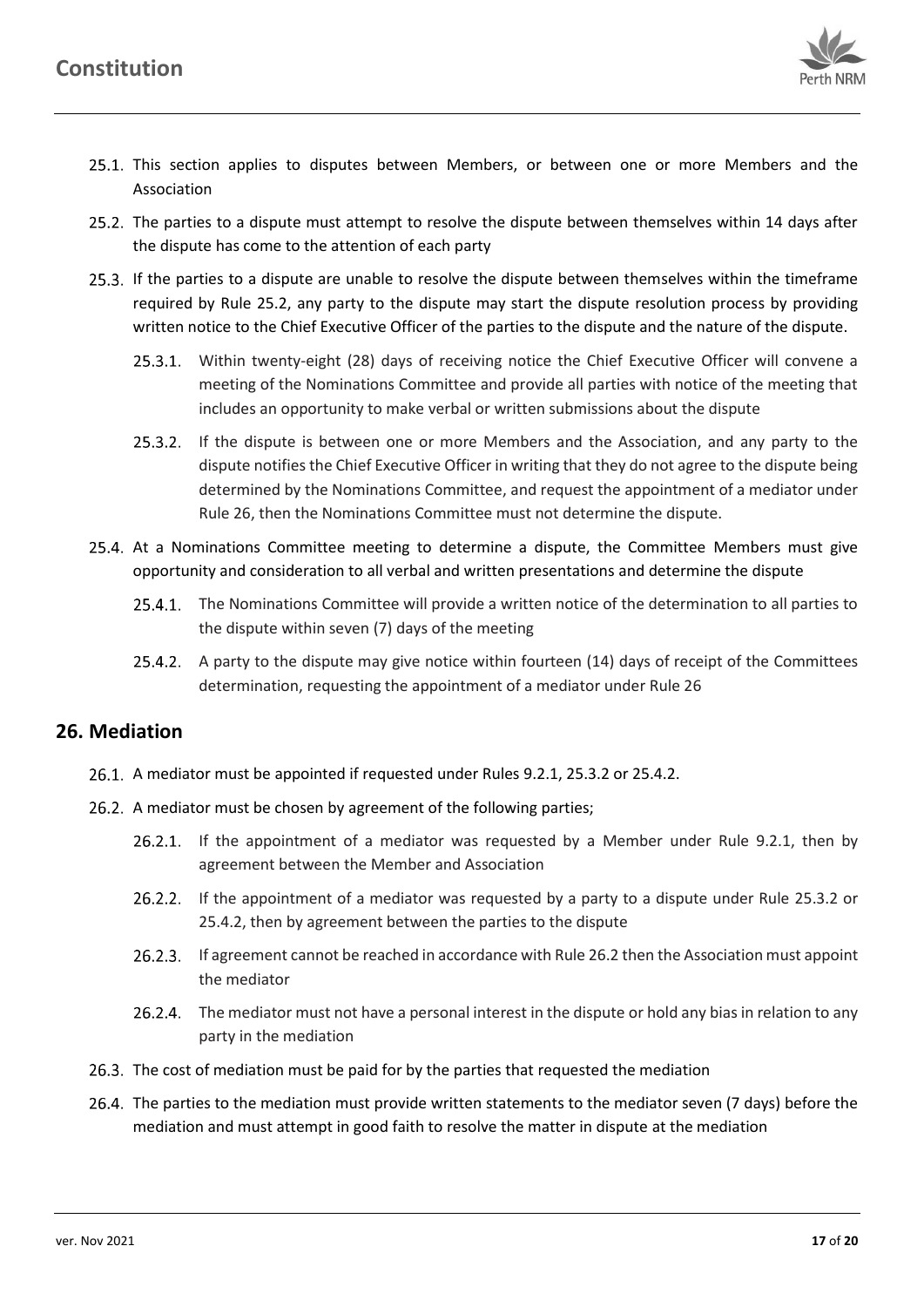<span id="page-18-0"></span>

- 26.5. The mediator must give opportunity for all verbal and written presentations to be heard, ensure natural justice is given to the parties throughout the mediation and maintain the confidentiality of all information disclosed in the mediation process
- 26.6. The mediator cannot determine the matter for the parties

# **27. Financial Management and Reporting**

- 27.1. Perth Region NRM Inc. shall maintain financial records that correctly record and explain its financial transactions, position and performance, and allow true and fair financial statements to be prepared in accordance with Section [27.2](#page-18-3) of the rules, and;
	- 27.1.1. All financial records will be retained for a minimum period of seven (7) years
- <span id="page-18-3"></span>27.2. Perth Region NRM Inc. shall within six months of the end of its financial year, prepare financial statements that give a true and fair view of the financial position and performance of the organisation and comply with accounting standards relevant it its size in accordance with Part 5 of the Act, including;
	- 27.2.1. Conducting an audit of the financial records of the Association in accordance with Part 5, Divisions 5, 6 and 7 of the Act if required by Part 5 of the Act
- 27.3. The Financial Report including any Auditors statement shall be presented to the Members at the Annual General Meeting following the end of the financial year for which the financial report relates

## <span id="page-18-1"></span>**28. Rules**

- 28.1. The Board of Management may propose to alter or rescind these Rules, or make Rules additional to these Rules, in accordance with the procedure referred to in Part 3, Division 2 of The Act.
- 28.2. These Rules bind every Member, and Board Director to the same extent as if every Member and Board Director had signed and sealed these Rules and agreed to be bound by all their provisions.
- 28.3. These Rules can only be changed by a Special Resolution passed by not less that seventy-five (75) percent of the Members present, in person or by proxy, and eligible to cast a vote at the Annual General Meeting or Special General Meeting for the same purpose.

## <span id="page-18-2"></span>**29. Common Seal**

- 29.1. Perth Region NRM Inc. shall have a common seal on which its corporate name shall appear in legible characters.
- 29.2. The common seal of Perth Region NRM Inc. shall only be used with the express authority of the Board of Management and every use of that common seal shall be recorded in the minutes
- 29.3. The affixing of the common seal of Perth Region NRM Inc. shall be executed by any two of the Chairperson, Deputy Chairperson or the Chief Executive Officer.
- 29.4. The common seal shall be kept in the custody of the Chief Executive Officer or of such other person as the Board of Management from time to time decides.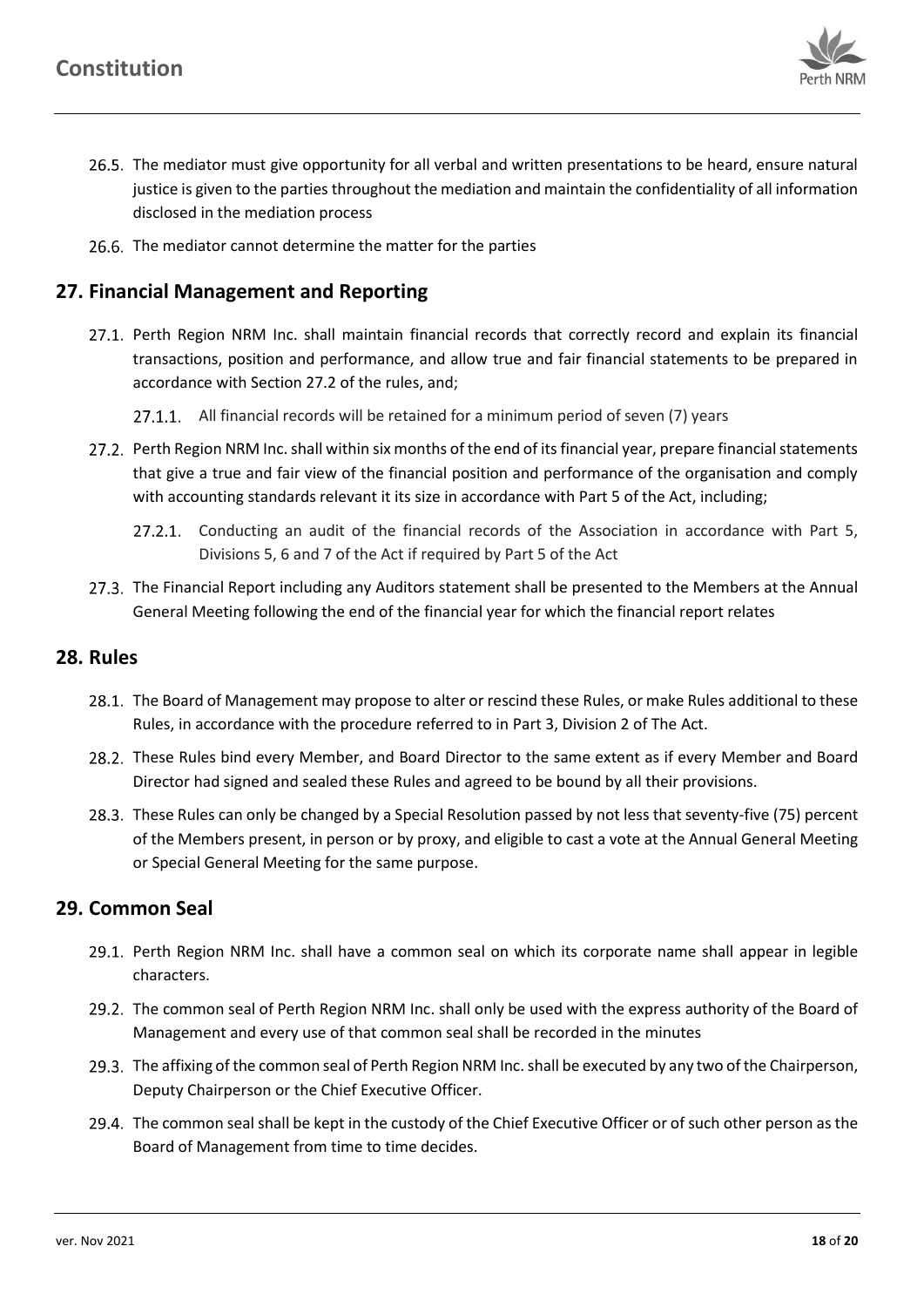

# <span id="page-19-0"></span>**30. Distribution of Surplus Property on Winding Up**

- 30.1. If, on the winding up or cancellation of the incorporation of Perth Region NRM Inc., any property of Perth Region NRM Inc. remains after satisfaction of its debts and liabilities and the costs, charges and expenses of the winding up;
	- 30.1.1. That property may only be distributed to other associations incorporated under The Act with similar purposes to that of Perth Region NRM Inc. and which is not carried on for the profit or gain of its individual Members;
	- 30.1.2. The distribution shall be recommended by the Board of Management within a distribution plan in accordance Section 129 of the Act and determined by an Absolute Majority Vote of Members.

# **PUBLIC FUND**

## <span id="page-19-1"></span>**31. Public Fund Rules**

- 31.1. The objective of the fund is to support the Association's environmental purposes.
- Members of the public can be invited to make gifts of money or property to the fund for the environmental purposes of the organisation.
- 31.3. Money from interest on donations, income derived from donated property, and money from the realization of such property is to be deposited into the fund.
- A separate bank account must be operated to deposit money donated to the fund, including interest accruing thereon, and gifts to it must be kept separate from other funds of the Association.
- 31.5. Receipts are to be issued in the name of the fund and proper accounting records and procedures must be kept and used for the fund.
- 31.6. The fund will be operated on a not-for-profit basis.
- A committee of management of no fewer than three persons will administer the fund.
- 31.8. The committee will be appointed by the Association. A majority of the Members of the committee are required to be 'responsible persons' as defined by the Guidelines to the Register of Environmental Organisations.

# <span id="page-19-2"></span>**32. Environmental Organisation Public Fund Obligations**

- The Association must inform the Department responsible for the environment as soon as possible if:
	- 32.1.1. It changes its name or the name of its public fund; or
	- 32.1.2. There is any change to the Membership of the management committee of the public fund; or
	- 32.1.3. There has been any departure from the model rules for public funds located in the Guidelines to the Register of Environmental Organisations.